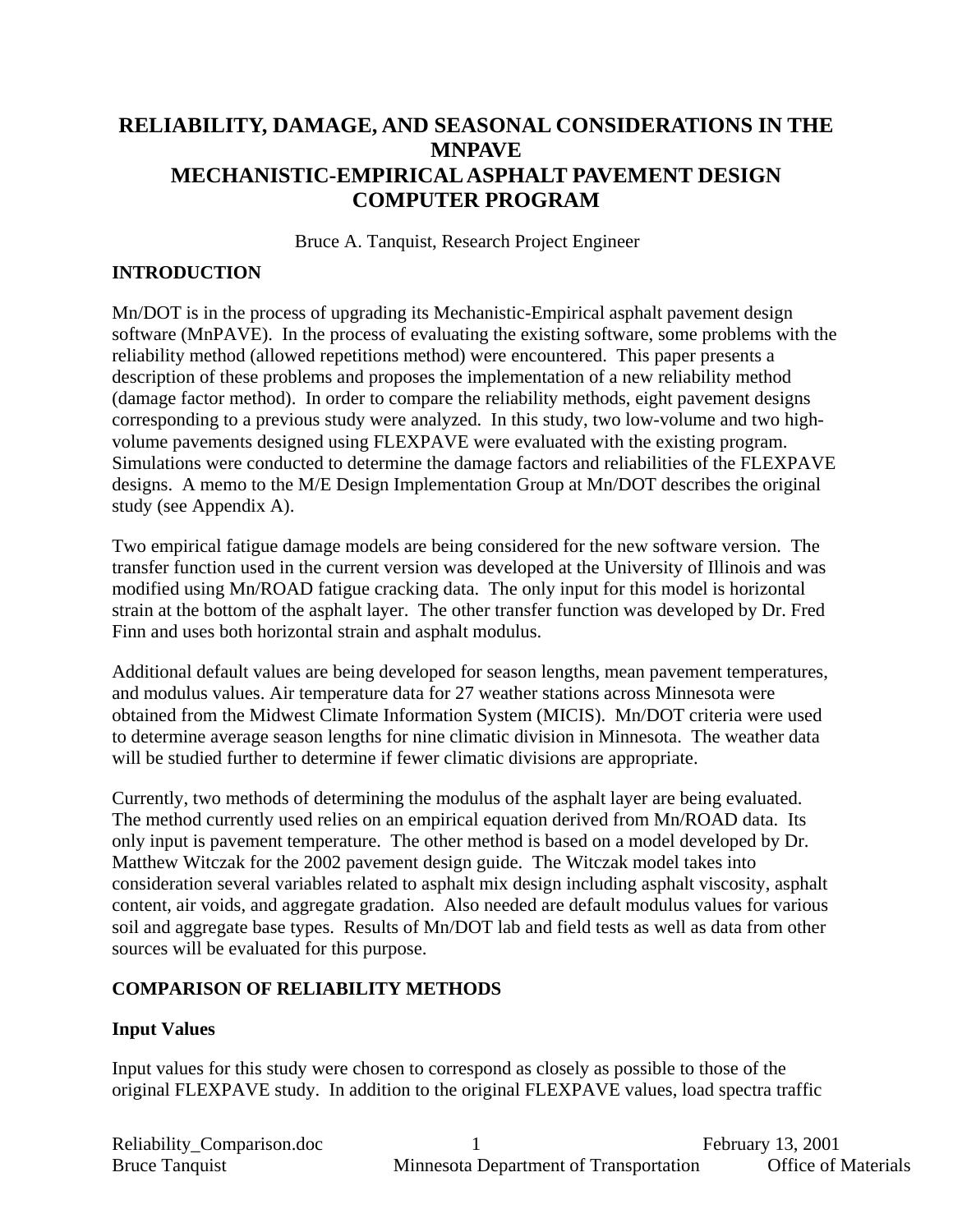input and thicker asphalt layers were included. Cases with lower variability in the modulus values were also studied. In order to compare the load spectra and ESAL methods, weigh-inmotion (WIM) measurements from Mn/ROAD were used to generate generic load spectra that roughly corresponded to the ESALs used in the original FLEXPAVE study. New ESAL values were then calculated from these load spectra using the 1993 AASHTO Pavement Design Guide. A complete listing of the input values used in this study is located in Appendix B.

### **Monte Carlo Reliability Method**

MnPAVE uses Monte Carlo simulation to calculate the reliability (probability of success) of a given pavement design. The Monte Carlo Method works by randomly selecting input values from known distributions, and generating an output distribution from which probabilities can be determined.

Layer thicknesses are assumed to be normally distributed, and layer moduli are assumed to be lognormally distributed. Variability is expressed as a coefficient of variation (CV). The CV is calculated as shown in Equation 1.

$$
CV = 100 \times \frac{\text{StandardDeviation}}{\text{Mean}}
$$
 (1)

Seasons are assumed to be of constant length, and the traffic distribution (whether described by ESALs or load spectra) is assumed to be constant  $(CV = 0)$ .

### **Number of Monte Carlo Cycles**

During the development of the original program (ROADENT), it was determined that 5,000 cycles were sufficient to produce repeatable results in a four-season, single load class (ESAL) design. For this comparison, the number of cycles was increased to 65,000 for load spectra designs using the allowed repetitions method to ensure accurate distributions were produced. The 65,000 cycle simulations required several hours of computing time on a Pentium II machine.

For the damage factor method, 2,000 cycles were used for both ESAL and load spectra designs. There was no need to increase this value for load spectra designs because all load classes are included in every cycle. Load spectra designs using this method also required several hours.

### **Allowed Repetitions Reliability Method**

To calculate reliability, ROADENT runs a number of Monte Carlo cycles (the default is 5,000). The inputs for each cycle consist of the following:

- 1. Randomly selected thickness from each layer's respective distribution.
- 2. Randomly selected modulus from a randomly selected season (the probability of selecting a given season is determined by the season length).
- 3. Randomly selected axle type and load (the probability of selecting a given axle is determined by its relative frequency in the entire load distribution).

| Reliability_Comparison.doc |                                        | February 13, 2001          |
|----------------------------|----------------------------------------|----------------------------|
| <b>Bruce Tanguist</b>      | Minnesota Department of Transportation | <b>Office of Materials</b> |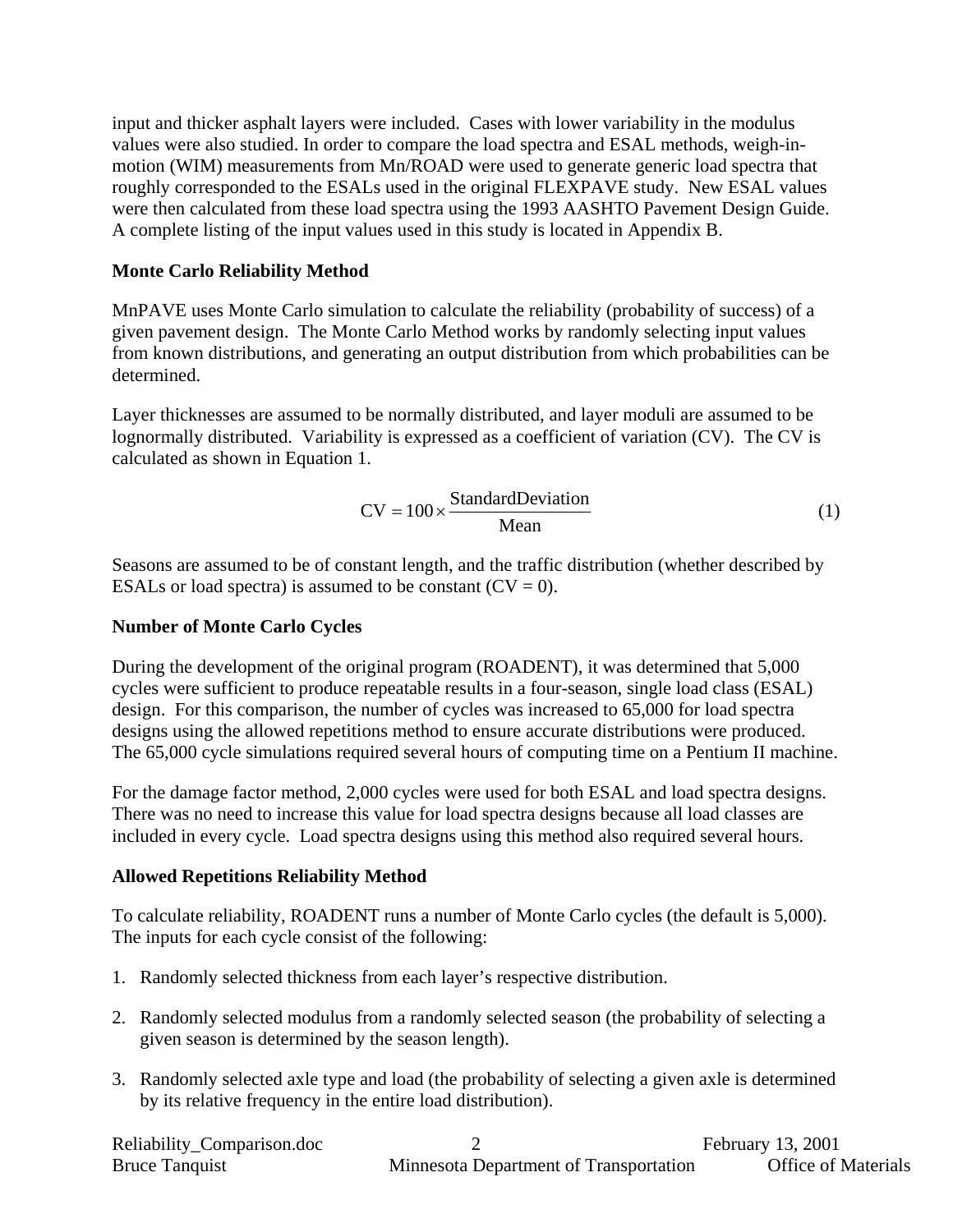The allowed repetitions are then calculated. Once a sufficient number of cycles have been completed, a distribution of allowed repetitions can be generated. The reliability is determined by the percentage of cases where the allowed repetition value is greater than total number of axle loads (from all load categories).

This method is summarized by the flow chart in Figure C-1 (Appendix C).

## **Extreme Value Type 1 Distribution**

To calculate the reliability of a pavement design, ROADENT assumed the output was best modeled by an Extreme Value Type 1 distribution for ln(N). However, this distribution did not fit well in many cases. When a single season was selected and typical load spectra were used, this distribution provided a fairly good fit (see [Figure 1\)](#page-2-0). However, multiple seasons resulted in multi-modal distributions that did not resemble the Extreme Value distribution (see [Figure 2\)](#page-3-0), and a the output for a single season with ESALs was better modeled by a normal distribution (see [Figure 3\)](#page-3-1).

A poor fit between the data and the assumed distribution resulted in errors in the calculated reliability. To quantify these errors, the reliability was calculated using the actual distribution of N values (see [Figure 4\)](#page-4-0). This is accomplished by dividing the number of cycles that result in a satisfactory result  $(n < N)$  by the total cycles. A comparison of results from these two methods is shown in Table 1.

For the remainder of this analysis, the Extreme Value Type 1 assumption was discarded and all reliability calculations were made using the actual distribution.

<span id="page-2-0"></span>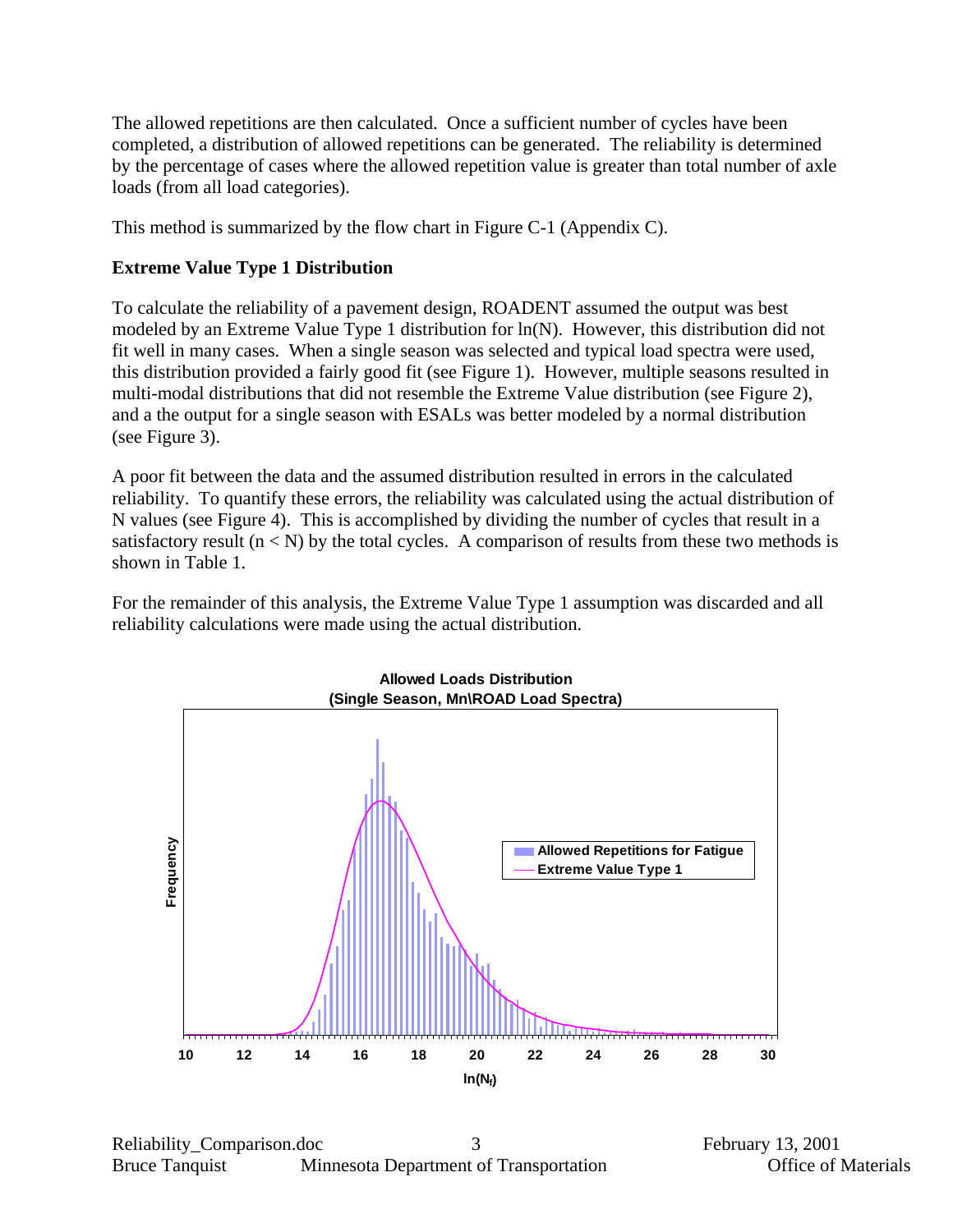<span id="page-3-0"></span>



<span id="page-3-1"></span>**Figure 2 Four Season ESAL Output** 

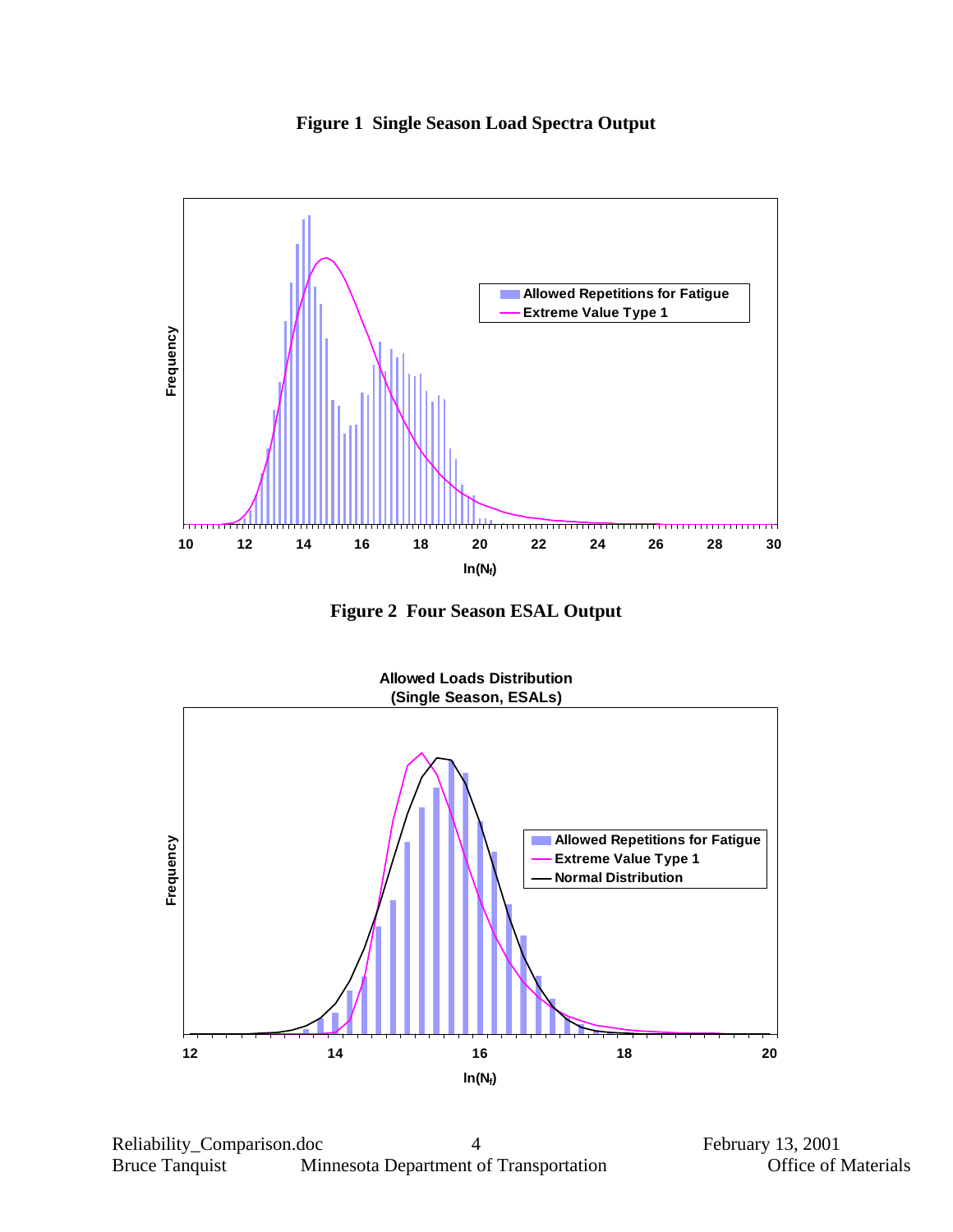

<span id="page-4-0"></span>

**Allowed Repetitions Distribution**

**Figure 4 Example of Allowed Repetitions Reliability Calculation** 

| Table 1 Comparison of Reliability Values From Assumed Extreme Value Type 1   |
|------------------------------------------------------------------------------|
| <b>Distributions and Actual Allowed Repetitions Distributions in ROADENT</b> |

|                       | <b>Fatigue Reliability</b>                |                               | <b>Rutting Reliability</b>                |                                      |  |
|-----------------------|-------------------------------------------|-------------------------------|-------------------------------------------|--------------------------------------|--|
| <b>Design</b>         | <b>Extr. Value</b><br><b>Distribution</b> | Actual<br><b>Distribution</b> | <b>Extr. Value</b><br><b>Distribution</b> | <b>Actual</b><br><b>Distribution</b> |  |
| Load Spectra, 6.8" AC | 59%                                       | 61%                           | 62%                                       | 63%                                  |  |
| Load Spectra, 10" AC  | 89%                                       | 85%                           | 87%                                       | 85%                                  |  |
| <b>ESAL, 6.8" AC</b>  | 52%                                       | 51%                           | 43%                                       | 46%                                  |  |
| ESAL, $10$ " AC       | 83%                                       | 88%                           | 76%                                       | 73%                                  |  |

## **Proposed Damage Factor Reliability Method**

In the proposed damage factor reliability method, a damage factor (based on Miner's Hypothesis) is calculated for each Monte Carlo cycle. Seasonal modulus values are selected from distributions specific to each season. All seasons and axle loads are included in each Monte Carlo cycle. Once a sufficient number of Monte Carlo cycles have been completed, a distribution of damage factors is generated. The reliability corresponds to the percentage of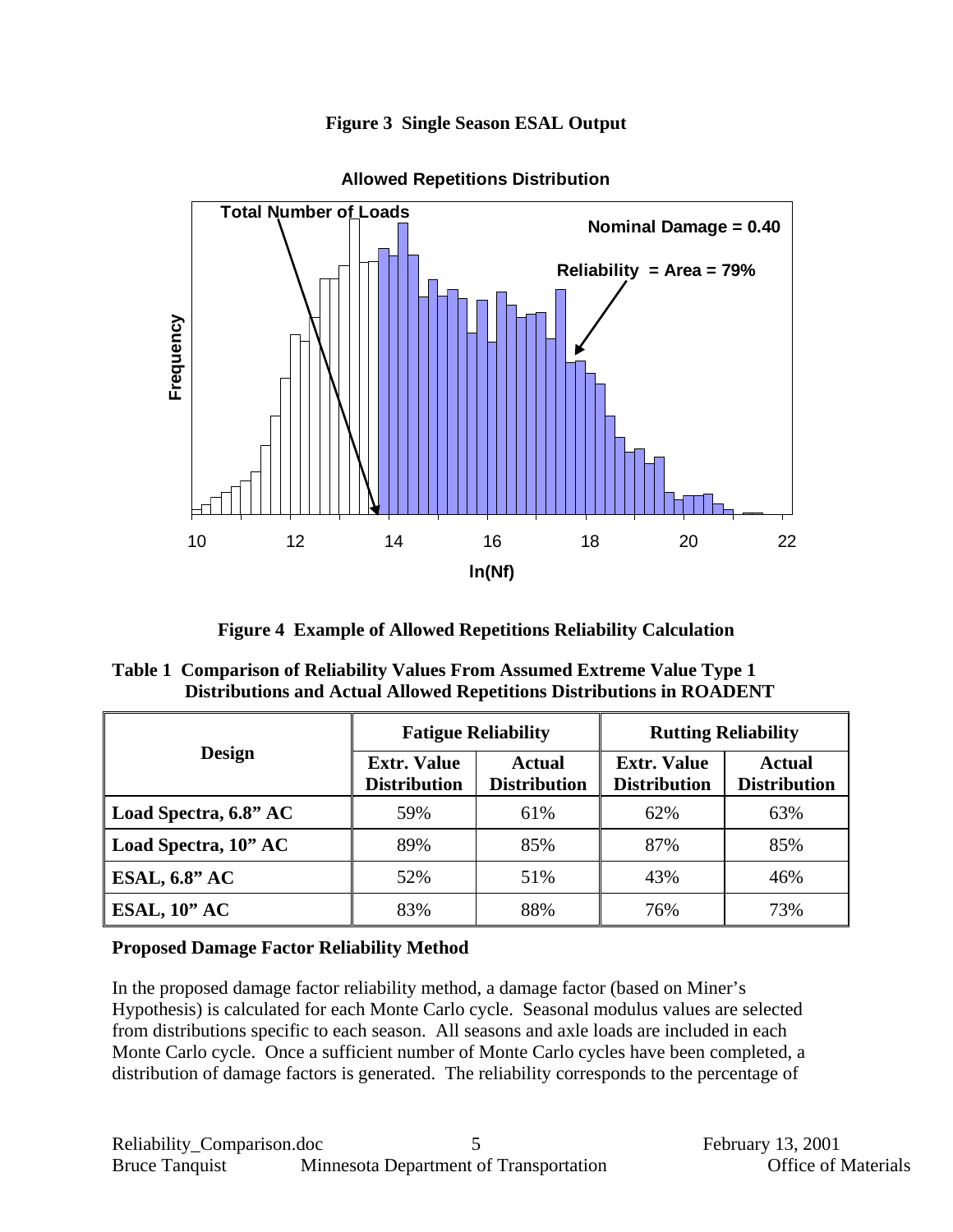cases where the damage is less than 1 (see [Figure 5\)](#page-5-0). This method is summarized by the flow chart in Figure C-2 (Appendix C).

<span id="page-5-0"></span>



### **Comparison of the Allowed Repetitions and Damage Factor Methods**

### *Similarities*

One would expect a reliability method that compares actual to allowed repetitions to produce the same output as a method based on calculated damage (the ratio of actual to allowed repetitions). This is the case for a single season with a single load class (ESALs); given sufficient Monte Carlo cycles, the two methods produce nearly identical reliability values (see Figures 6 and 7). However, when multiple seasons and load spectra are used, the two methods produce very different results. The probable reason for this discrepancy is the fact that in cases with multiple seasons or loading conditions, the Allowed Repetition Distribution method deviates from Miner's Hypothesis (summing damage ratios for each loading condition and seasonal variation).

## *Relationship Between Damage and Reliability*

An inverse relationship between damage factors and reliability is expected (a pavement with low calculated damage should have high reliability). While the Allowed Repetitions model produces apparently reasonable reliability values for damage values less than 1, the introduction of multiple seasons and loading conditions results in unusually high reliability values for damage factors greater than 1 (see Figures 6 and 7). The damage factor method produces reliability values that follow the same general trend regardless of seasonal and loading variations.

| Reliability_Comparison.doc |                                        |  |
|----------------------------|----------------------------------------|--|
| <b>Bruce Tanquist</b>      | Minnesota Department of Transportation |  |

February 13, 2001 n and **Office of Materials**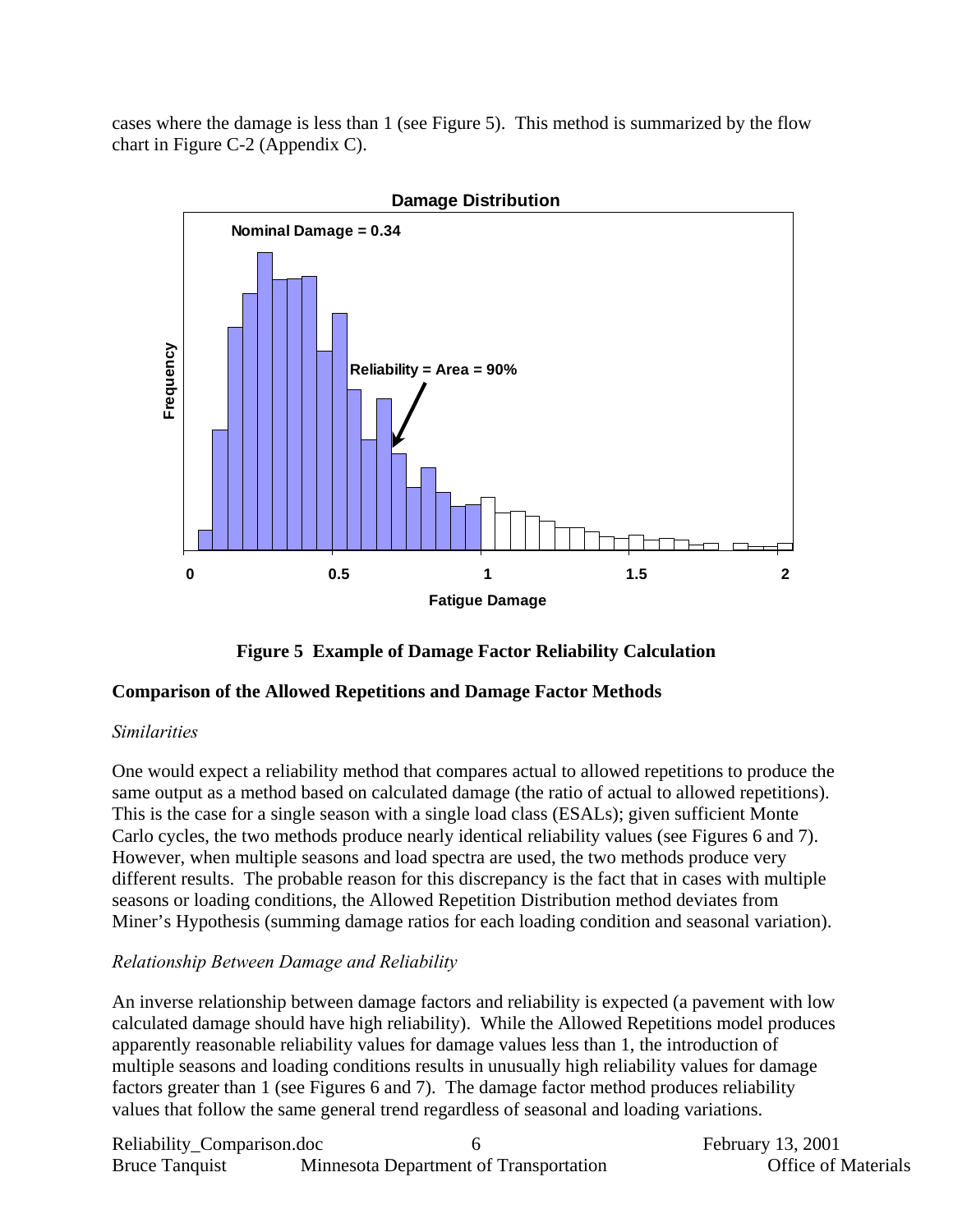





**Rutting Reliability vs. Rutting Damage Factors: Comparison of Reliability Methods**

**Figure 7 Anomalies in Rutting Reliability Calculations**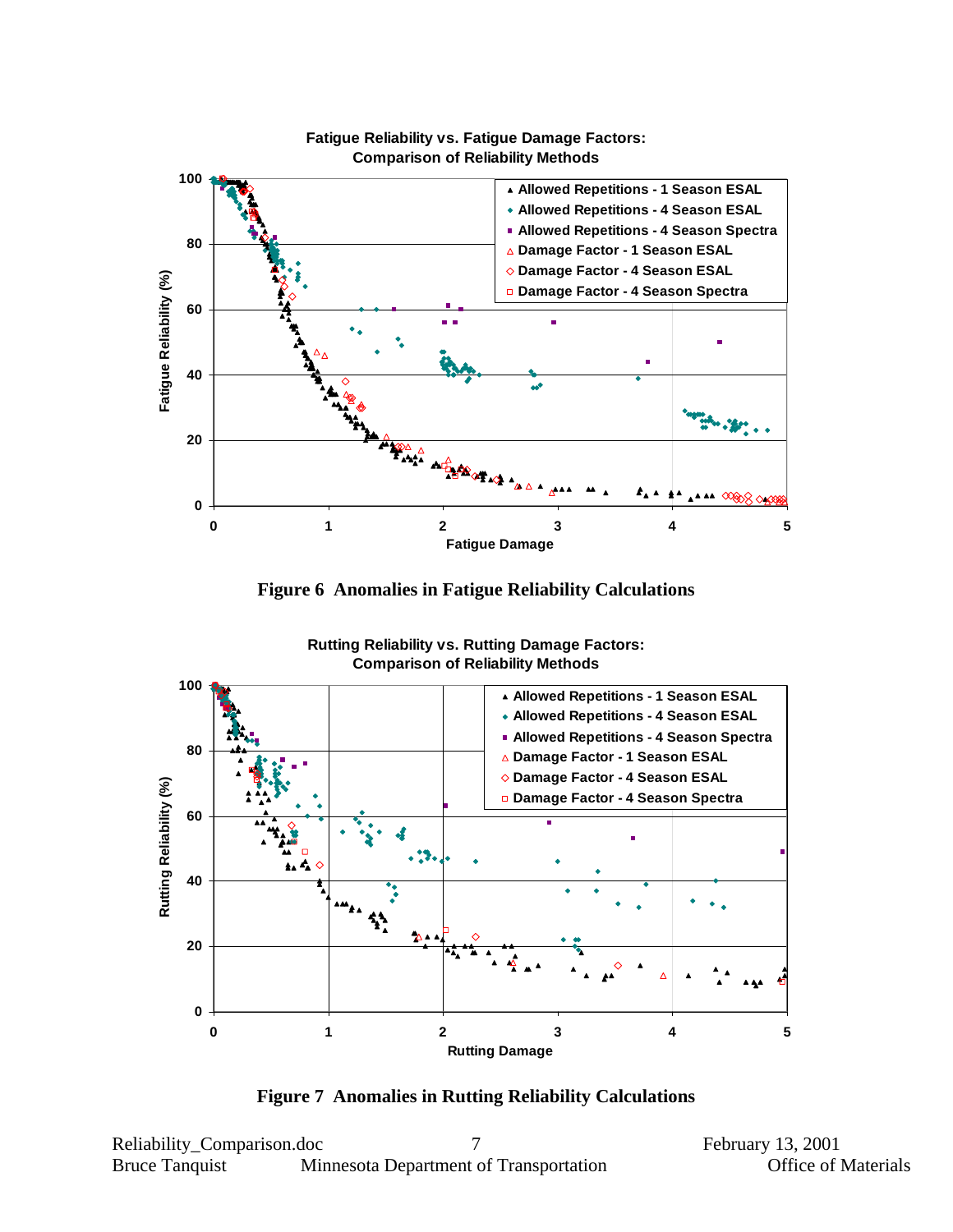## *High and Low Input Coefficients of Variation*

In order to evaluate the effect of input variability on the calculated reliability, two levels of modulus variability were simulated. In the "High CV" cases, the default values from the ROADENT program were used (30%, 40%, 40%, and 50% CV for the asphalt, base, subbase, and soil layers, respectively). In the "Low CV" cases, these values were changed to 20%, 30%, 30%, and 40%, respectively.

The allowed repetitions method is relatively insensitive to changes in coefficient of variation, especially in the load spectra mode. A comparison of the two reliability methods for rutting is shown in [Figure 8.](#page-7-0)

One notable effect of lowering the input CV (decreasing variability) in cases where the reliability is less than 50% is a decrease in reliability. This is because the area of concern is located in the lower tail of the output distribution. Lowering the variability decreases the size of the tails, which reduces the area used in the reliability calculation (see [Figure 9\)](#page-8-0).

<span id="page-7-0"></span>

**Figure 8 Comparison of Sensitivity to Changes in Modulus Variability**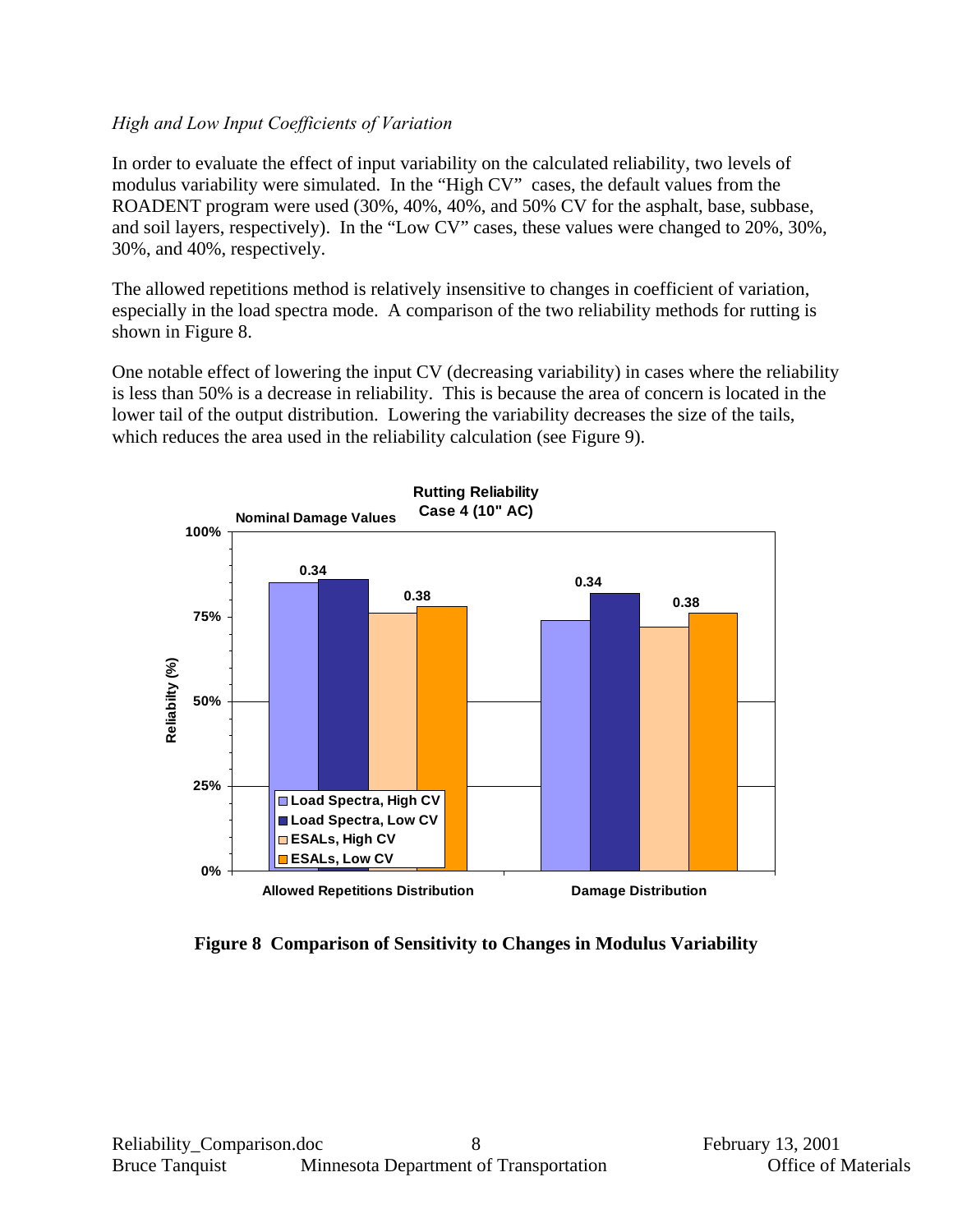**Case 2 (6.8" AC) Damage Distribution Method**

<span id="page-8-0"></span>

**Figure 9 Comparison of Low Reliability Values for High and Low Input CV** 

#### *Analysis of Reliability Methods*

The anomalous reliability values predicted by the Allowed Repetitions method can be explained by examining the reliability methods in more detail. The Allowed Repetitions reliability calculation is summarized in Equation 2.

*Reliability* = 
$$
100 \times \frac{\text{number of cycles where } N > n}{\text{total number of cycles}}
$$
 (2)

Where:

*N* = Allowed repetitions for a given cycle

 $n =$ Total repetitions for all axles and load classes

In the case of a single season and single load class, damage can be calculated as shown in Equation 3.

$$
Damage = \frac{n}{N} \tag{3}
$$

In the case of multiple seasons and load classes, Miner's Hypothesis must be used to calculate damage as shown in Equation 4.

$$
Damage = \sum_{j} \sum_{i} \frac{n_{season_i, load_j}}{N_{season_i, load_j}}
$$
(4)

9

February 13, 2001 **Office of Materials**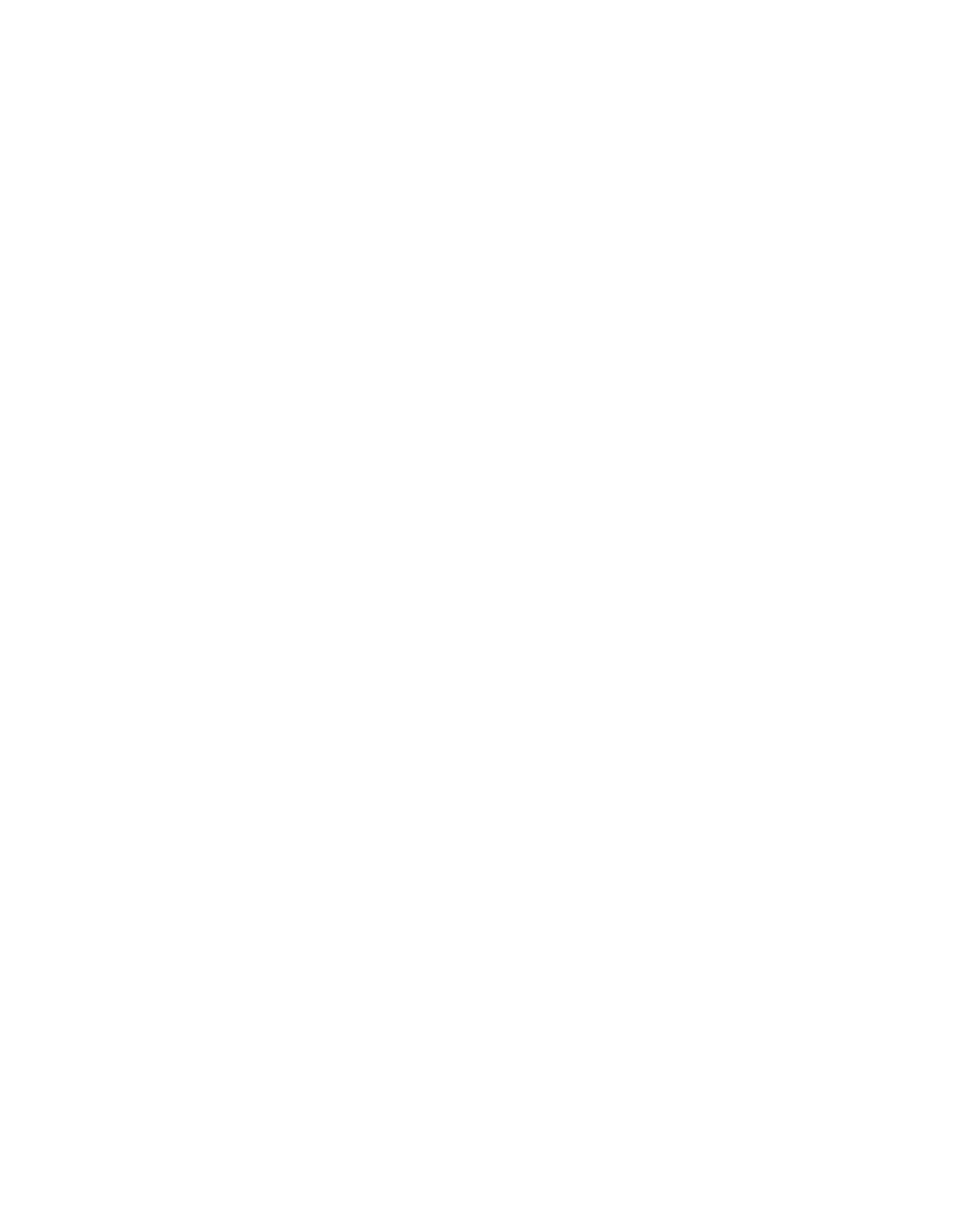**Appendix A**

**FLEXPAVE Study**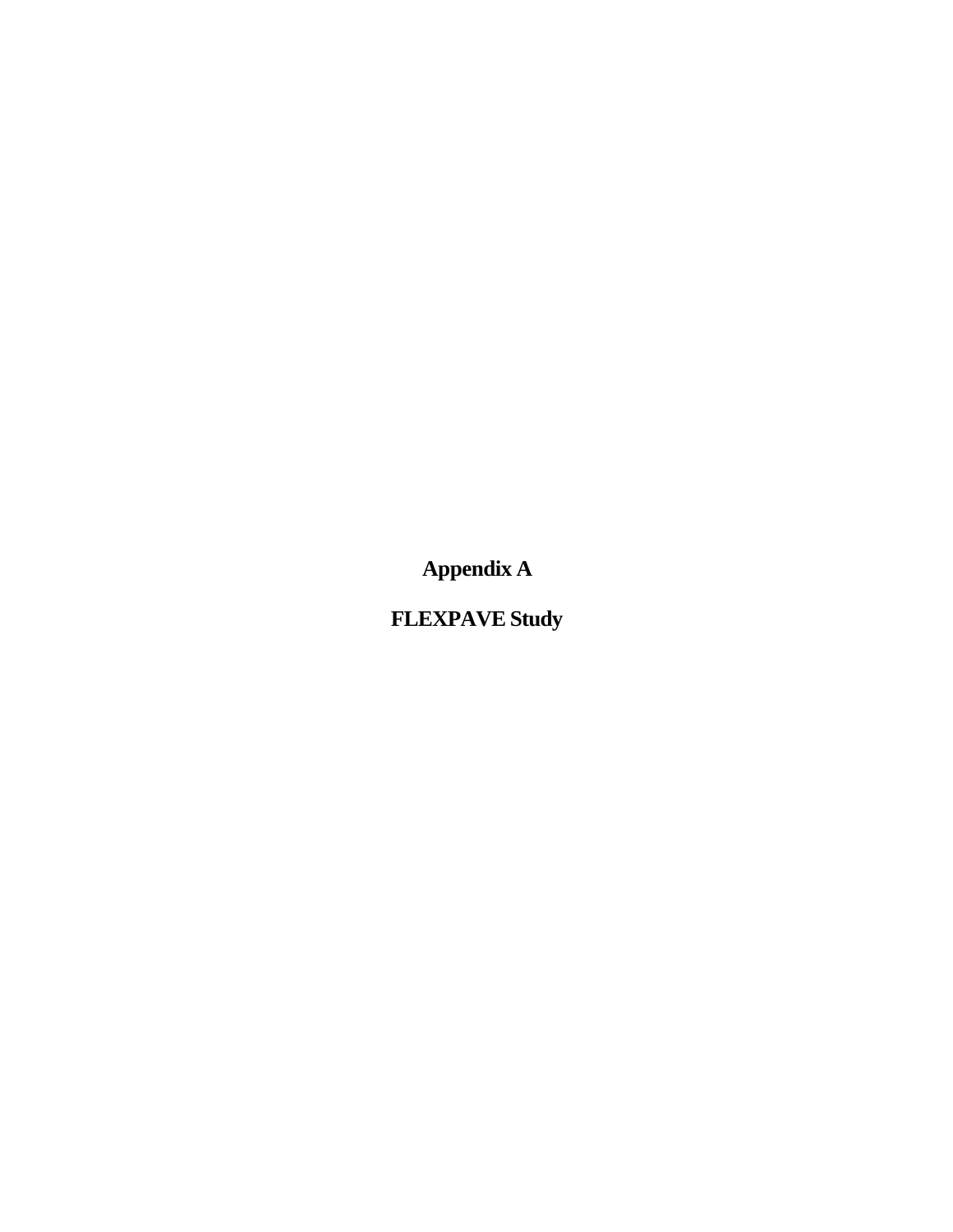#### **Minnesota Department of Transportation**

# **MEMO**

Office of Materials and Road Research Road Research Section

| DATE:                    | November 2, 2000                                          |                            |
|--------------------------|-----------------------------------------------------------|----------------------------|
| TO:                      | M/E Design Implementation Group                           |                            |
| <b>FROM:</b><br>Engineer | Dave Van Deusen                                           | <b>Research Operations</b> |
| <b>PHONE:</b>            | $(651)$ 779-5514                                          |                            |
| <b>SUBJECT:</b>          | Meeting notes for February 1-3, 1998                      |                            |
| <b>PRESENT:</b>          | D. Young, D. Bullock, J. Siekmeier, S. Dai, D. Van Deusen |                            |

At the last meeting of the full M/E group on January 29, 1998, the final report and beta version of ROADENT were delivered. That was the final meeting of that group. It was decided that a new M/E group should be created for purposes of implementing M/E design procedures. It was also decided that the membership of the group should remain the same.

At the January 29 meeting G. Cochran showed the results of an analysis that he had done comparing designs obtained from FLEXPAVE and ROADENT. Two different traffic and soil conditions were considered for a total of four cases:

|             |                |              | <b>FLEXPAVE</b> |                 |                       | <b>ROADENT</b> |              |              |              |
|-------------|----------------|--------------|-----------------|-----------------|-----------------------|----------------|--------------|--------------|--------------|
| <b>CASE</b> | <b>TRAFFIC</b> | $\mathbb{R}$ | $AC$ (in.)      | BS(in.)<br>Cl.6 | $SB$ (in.)<br>Cl. 3,4 | FAT.<br>DAM.   | RUT.<br>DAM. | FAT.<br>REL. | RUT.<br>REL. |
|             | 500,000        | 12           | 3.7             | 6.0             | 18.0                  | 1.65           | 0.22         | 49           | 88           |
|             | 5,000,000      | 12           | 6.8             | 6.0             | 22.2                  | 2.07           | 0.25         | 46           | 86           |
|             | 500,000        | 70           | 3.7             | 6.0             |                       | 1.65           | 5.65         | 47           | 23           |
| 4           | 5,000,000      | 70           | 6.8             | 6.0             | 2.8                   | 2.03           | 3.35         | 50           | 36           |

The analysis started by using FLEXPAVE to obtain design thicknesses. These thicknesses (shown in table above) were then used as input to ROADENT; default values were used in all cases and the "GB" material model was used for the  $R=70$ subgrade cases. The analysis showed that the FLEXPAVE designs failed w.r.t. fatigue in all cases and w.r.t. rutting in the two R70 cases with ROADENT. The reliability of the FLEXPAVE designs were about 50 percent in fatigue and ranged from 23 to 88 percent in rutting. Finally, it was found that, in order to attain reliability levels of over 90 percent, the asphalt thickness had to be doubled.

Based on this, the group felt a more thorough study was warranted. More importantly, any attempt to calibrate the transfer functions using field data should be postponed until these issues are resolved. A smaller group was assigned the task of coming up with a data set of pavement designs for the entire group to compare.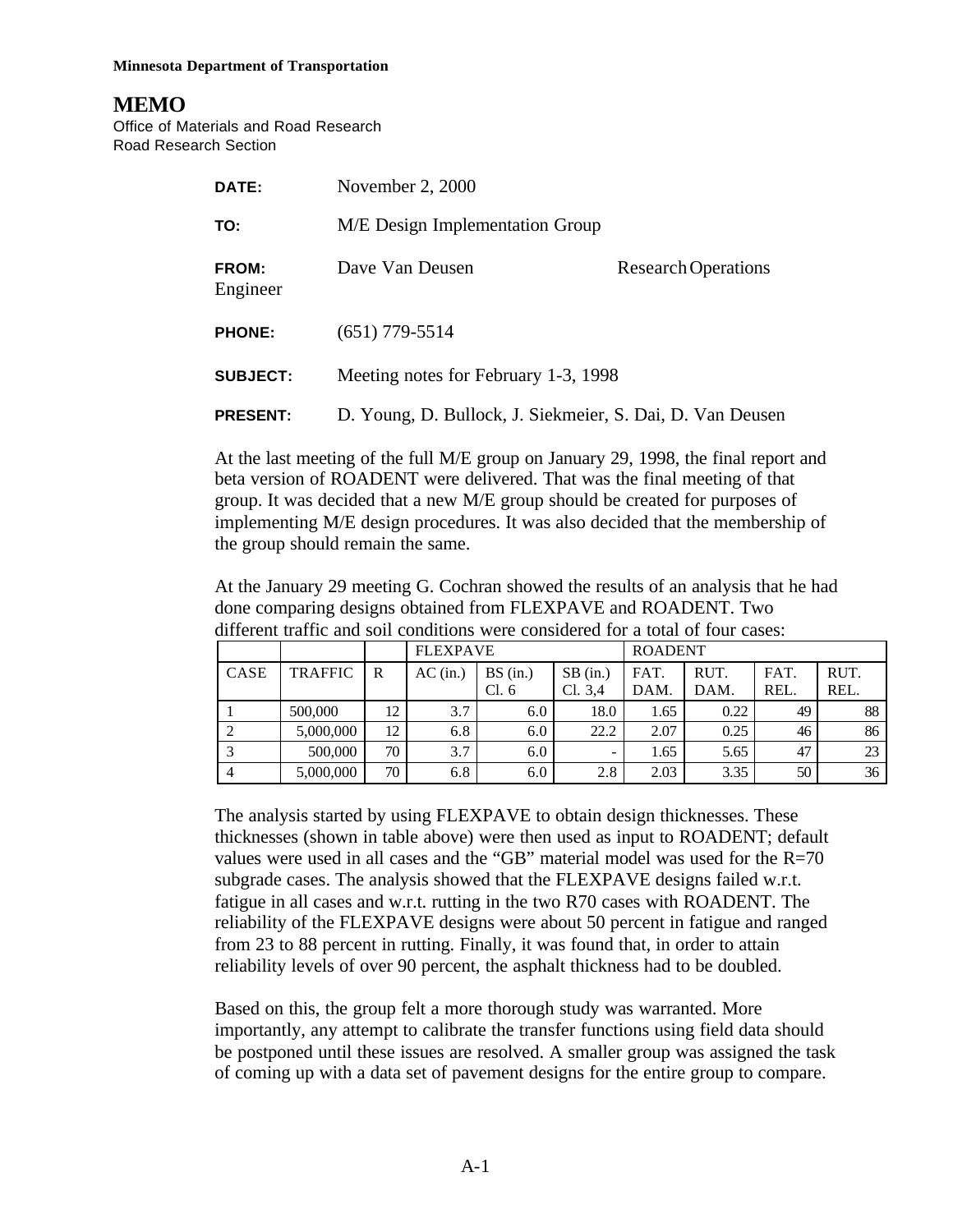The idea would be for each member to use ROADENT to design the sections; notes would be compared at a subsequent meeting.

At meetings held February 1-3, 1998, a smaller group (D. Young, D. Bullock, S. Dai, J. Siekmeier, and D. Van Deusen) met to discuss this effort. To begin, the cases considered by GRC were rerun. All those involved obtained mostly the same answers. Observations and questions:

- In order to attain reliability levels near 90 percent, the asphalt thickness had to be doubled relative to the FLEXPAVE thickness. The general consensus regarding FLEXPAVE relative to the Asphalt Institute (a M/E-based design procedure) and AASHTO 93 is that FLEXPAVE generally results in higher AC thicknesses. This leads to the statement that, at appropriate reliability levels, ROADENT results in AC thicknesses much higher than Mn/DOT and AI. The subject of reliability and its application to M/E design needs to be addressed further. In particular, what is the "reliability" of currently available M/E procedures such as AI and U of I?
- Seasonal changes. The U of Mn final report for the project lists seasonal modulus ratios based on Mn/ROAD observations; the default moduli in ROADENT reflect these. In ROADENT, it was observed that when the value for one particular season is changed, the other values remained unchanged. An added input screen where the user can input their own seasonal modulus ratios would be useful. The program could then change all other moduli for each layer according to these ratios.
- The pavement section for Mn/ROAD TS 28 was used as input to the program; default values were used. ROADENT was calibrated using data from this section, however, it predicted fatigue damage far less than 1.
- For any future analyses it was decided to use the following inputs for seasonal moduli to be consistent with current procedures:

|             | <b>SEASONAL MODULI (ksi)</b> |                        |             |               |  |  |
|-------------|------------------------------|------------------------|-------------|---------------|--|--|
| <b>BASE</b> |                              | <b>SPRING   SUMMER</b> | <b>FALL</b> | <b>WINTER</b> |  |  |
| Cl.3        | 10                           | 15                     | 17          | 40            |  |  |
| Cl.4        | 10                           | 15                     | 17          | 40            |  |  |
| Cl. 5       | 15                           | 22                     | 25          | 40            |  |  |
| Cl.6        | 15                           | 22                     | 25          | 40            |  |  |
| SUBG.       |                              |                        |             |               |  |  |
| $R=12$      |                              | 10                     | 12          | 40            |  |  |
| $R=70$      | 18                           | 18                     | 18          | 40            |  |  |

For future work of this sort, it was decided that the design parameters used by GRC would suffice. The benefit of using information from soils letters was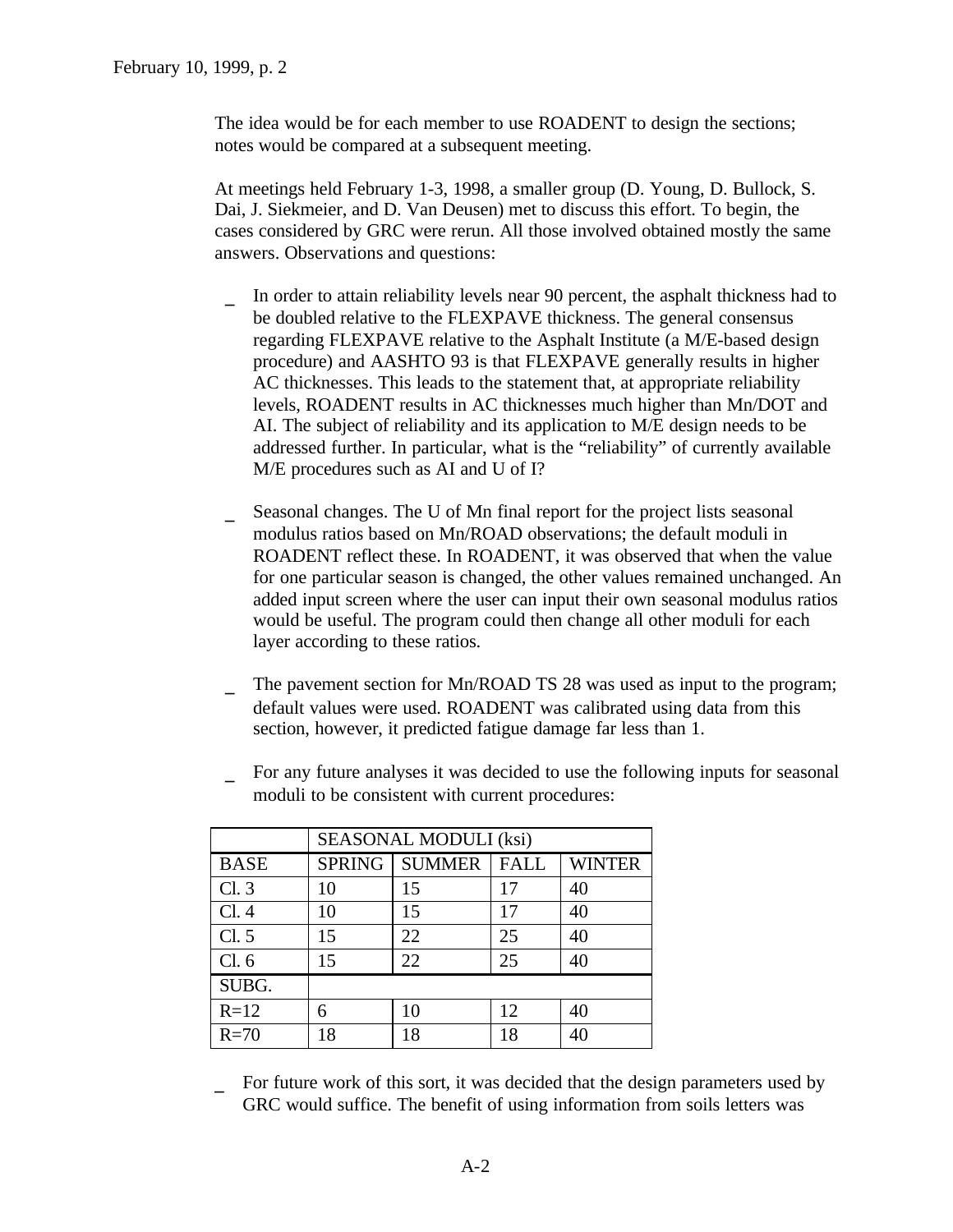questioned. The group felt the designs done by the larger group should focus on a parametric study where the effect of the following on ROADENT thicknesses are studied:

| - Duration of seasons |               |               |
|-----------------------|---------------|---------------|
| - Seasonal moduli     | - Variability | - Reliability |

The fact that ROADENT predicts reliability levels (in fatigue) of  $~50$  percent when using FLEXPAVE design thicknesses does not reflect types of distresses on Minnesota highways – fatigue is not commonly observed.

The next meeting of the full group is scheduled for February 26, 1:30 – 3:30 pm, Conference Room 1.

| $M/E$ Group: | Dave Van Deusen | John Siekmeier | Shongtao Dai |
|--------------|-----------------|----------------|--------------|
|              | Dave Newcomb    | Dave Timm      | Duane Young  |
|              | Dave Bullock    | Roger Olson    | Gene Skok    |
| $Cc$ :       | Glenn Engstrom  |                |              |
|              | Dave Rettner    |                |              |
|              | Dave Janisch    |                |              |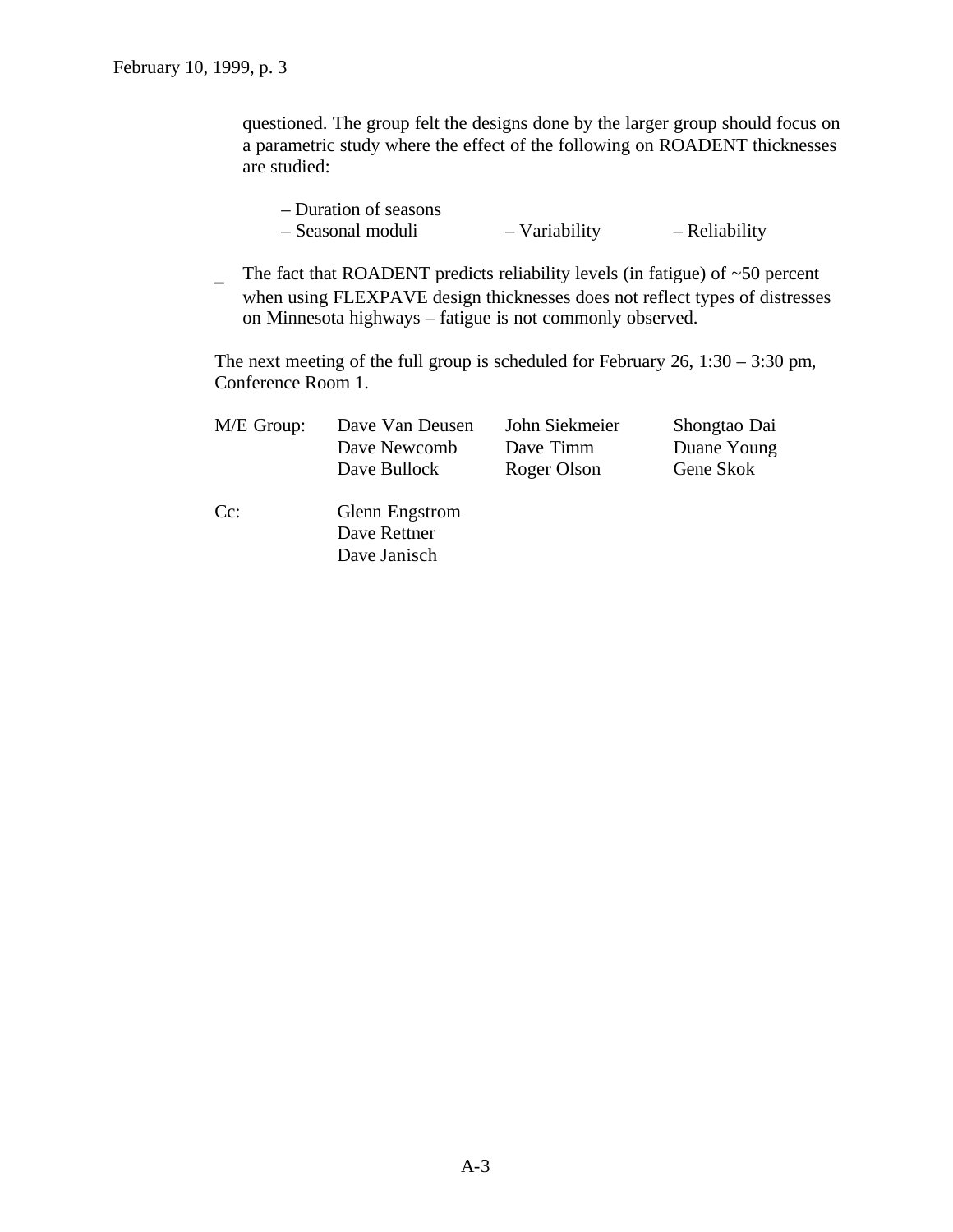**Appendix B**

**Input Values**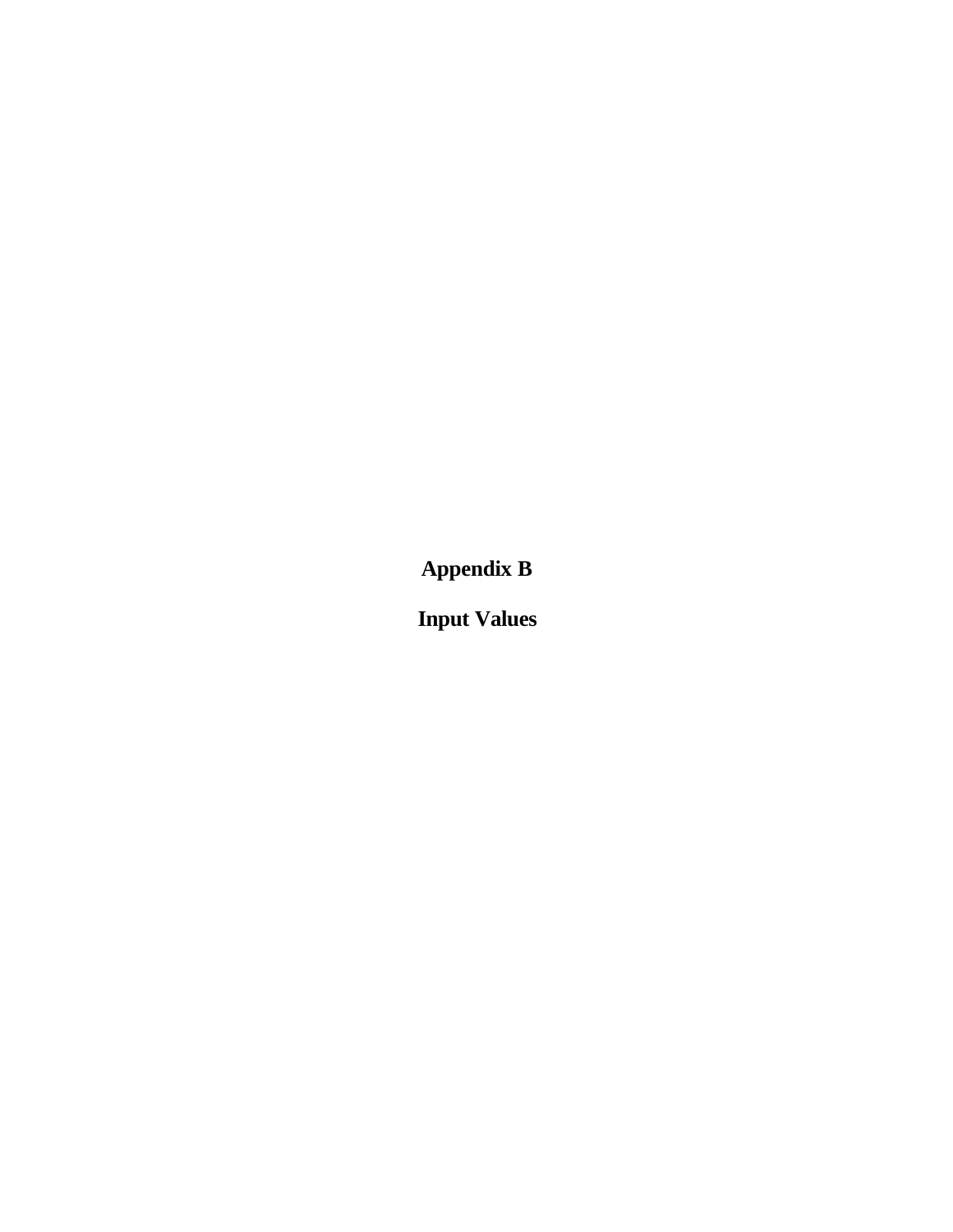#### **Seasons**

Default values were used for season lengths and temperatures (see Table B-1).

| <b>Season</b> | Length<br>(weeks) | <b>Temperature</b><br>$\mathbf{F}$ |
|---------------|-------------------|------------------------------------|
| <b>Summer</b> | 26                | 85                                 |
| Fall          |                   | 50                                 |
| Winter        | 12                | 32                                 |
| <b>Spring</b> |                   | 50                                 |

**Table B-1 Season Lengths and Mean Pavement Temperatures**

## **Traffic**

Both ESALs and load spectra were used to evaluate the reliability methods. The load spectra used were based on data from the weigh-in-motion (WIM) device at the Minnesota Road Research Facility (Mn/ROAD (See Table B-2). The ESALs used were calculated using the Load Equivalency Factor (LEF) method in the 1993 AASHTO Pavement Design Guide (see Table B-3). For the LEF calculations, values were interpolated to correspond to AASHTO load classes.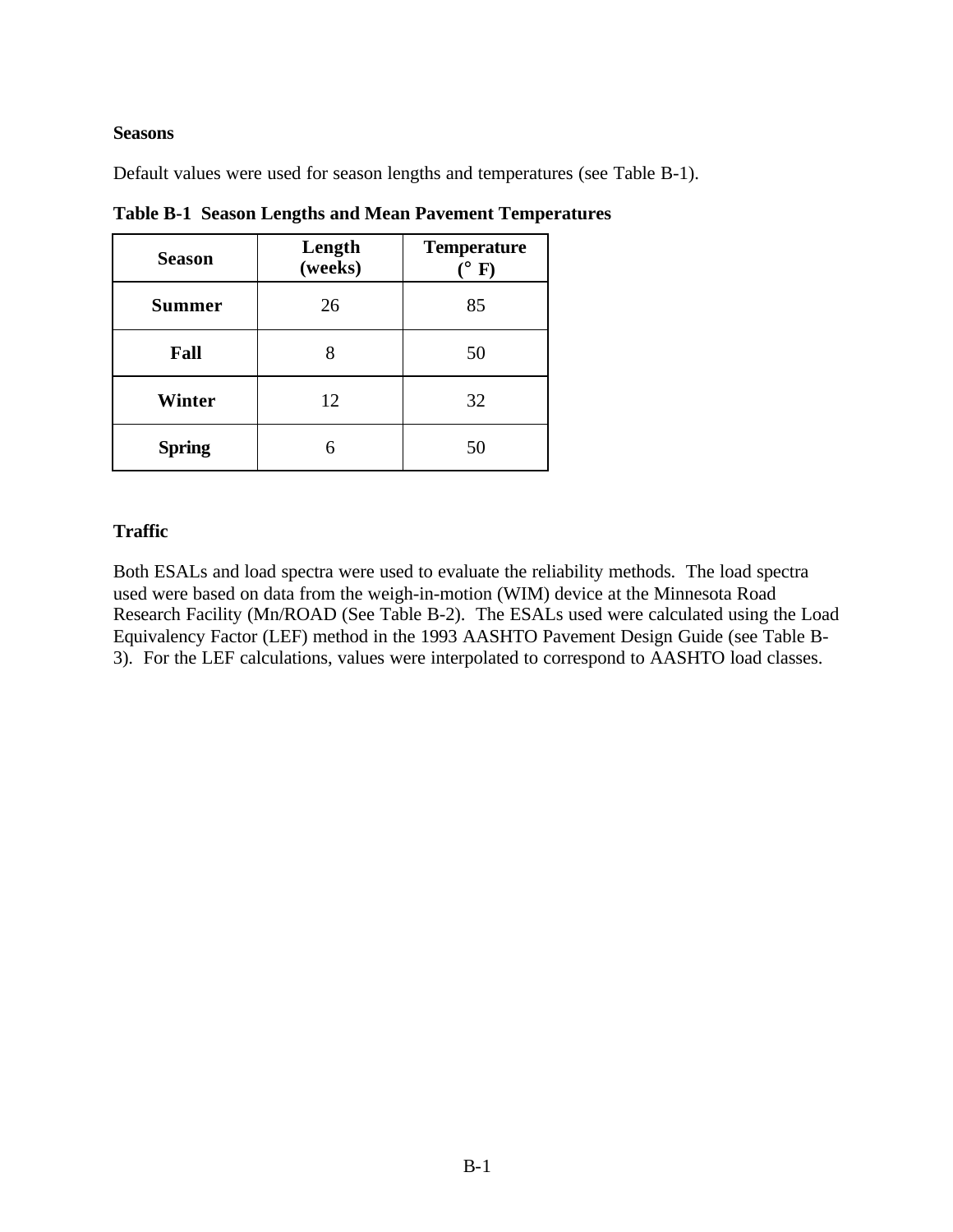| <b>Axle Load</b> | <b>Single Axles</b> |          | <b>Tandem Axles</b> |          |                  | <b>Steer Axles</b> |
|------------------|---------------------|----------|---------------------|----------|------------------|--------------------|
| (kips)           | <b>High Vol.</b>    | Low Vol. | <b>High Vol.</b>    | Low Vol. | <b>High Vol.</b> | Low Vol.           |
| $\mathbf{1}$     | 138,060             | 13,806   | 18,121              | 1,812    | 98,412           | 9,841              |
| 3                | 213,040             | 21,304   | 92,741              | 9,274    | 334,223          | 33,422             |
| 5                | 250,151             | 25,015   | 230,607             | 23,061   | 287,674          | 28,767             |
| $\boldsymbol{7}$ | 192,990             | 19,299   | 335,442             | 33,544   | 892,128          | 89,213             |
| 9                | 215,980             | 21,598   | 472,081             | 47,208   | 1,770,189        | 177,019            |
| 11               | 262,490             | 26,249   | 495,591             | 49,559   | 1,100,807        | 110,081            |
| 13               | 254,153             | 25,415   | 417,170             | 41,717   | 110,486          | 11,049             |
| 15               | 263,356             | 26,336   | 339,168             | 33,917   | 16,915           | 1,692              |
| 17               | 249,864             | 24,986   | 346,157             | 34,616   | 6,927            | 693                |
| 19               | 114,321             | 11,432   | 325,381             | 32,538   | 1,125            | 113                |
| 21               | 56,804              | 5,680    | 321,199             | 32,120   | 1,114            | 111                |
| 23               | 15,520              | 1,552    | 306,028             | 30,603   |                  |                    |
| 25               | 8,523               | 852      | 333,887             | 33,389   |                  |                    |
| 27               | 4,747               | 475      | 368,928             | 36,893   |                  |                    |
| 29               |                     |          | 494,333             | 49,433   |                  |                    |
| 31               |                     |          | 532,158             | 53,216   |                  |                    |
| 33               |                     |          | 464,293             | 46,429   |                  |                    |
| 35               |                     |          | 306,034             | 30,603   |                  |                    |
| 37               |                     |          | 172,668             | 17,267   |                  |                    |
| 39               |                     |          | 85,579              | 8,558    |                  |                    |
| 41               |                     |          | 53,350              | 5,335    |                  |                    |
| 43               |                     |          | 24,639              | 2,464    |                  |                    |
| 45               |                     |          | 17,250              | 1,725    |                  |                    |
| 47               |                     |          | 7,181               | 718      |                  |                    |
| 49               |                     |          | 4,701               | 470      |                  |                    |
| 51               |                     |          | 3,188               | 319      |                  |                    |
| 53               |                     |          | 745                 | 75       |                  |                    |
| 55               |                     |          | 930                 | 93       |                  |                    |

**Table B-2 Load Spectra Used in Simulations**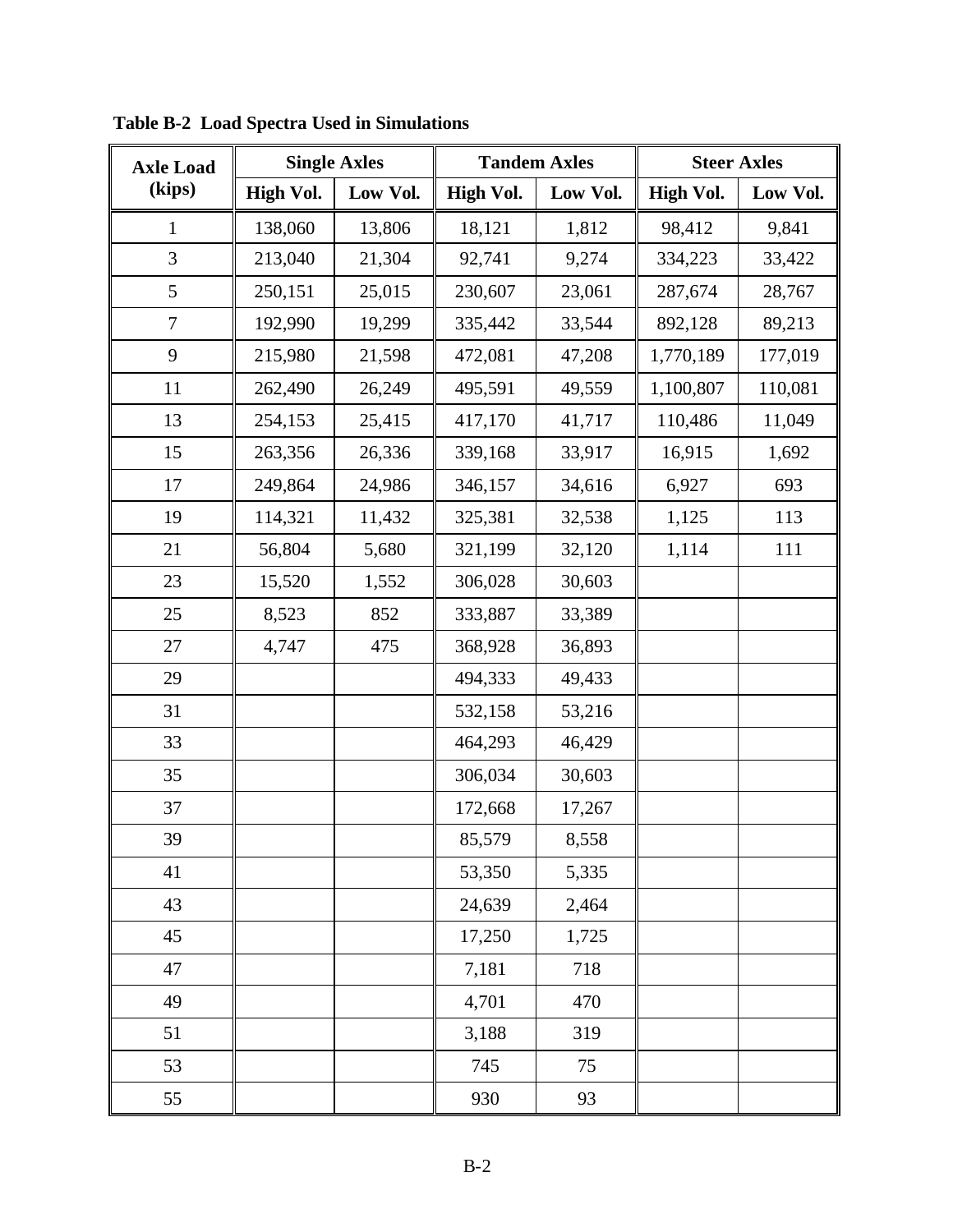### **Pavement Designs**

The pavement designs used in the simulations were based on four designs used in a previous comparison of FLEXPAVE and ROADENT (see Tables B-3 and B-4). Cases  $1 - 4$  correspond to the four designs used in the original FLEXPAVE study (the calculated ESALs are lower than those assumed in the FLEXPAVE study). In Cases 1a – 4a the asphalt thickness has been increased in order to study higher reliability values.

| Case                    | <b>Material</b> |                |             | Thickness (in.) |             |                | <b>AASHTO</b><br><b>ESALs</b> |                            |
|-------------------------|-----------------|----------------|-------------|-----------------|-------------|----------------|-------------------------------|----------------------------|
|                         | <b>Base</b>     | <b>Subbase</b> | <b>Soil</b> | <b>Asphalt</b>  | <b>Base</b> | <b>Subbase</b> | SN <sup>1</sup>               | <b>ESALs</b><br>(millions) |
| $\mathbf{1}$            | Cl.6            | Cl. 3, 4       | $R = 12$    | 3.7             | 6.0         | 18.0           | 3.6                           | 0.40                       |
| 1a                      |                 |                |             | 6.0             |             |                | 4.7                           | 0.39                       |
| $\boldsymbol{2}$        | Cl.6            | Cl. 3, 4       | $R = 12$    | 6.8             | 6.0         | 22.2           | 5.3                           | 3.8                        |
| 2a                      |                 |                |             | 10.0            |             |                | 6.8                           | 3.8                        |
| $\overline{\mathbf{3}}$ | Cl. 6           | Cl. 3, 4       | $R = 70$    | 3.7             | 6.0         |                | 2.3                           | 0.40                       |
| 3a                      |                 |                |             | 6.0             |             |                | 3.4                           | 0.40                       |
| $\overline{\mathbf{4}}$ | Cl. 6           | Cl. 3, 4       | $R = 70$    | 6.8             | 6.0         | 2.8            | 4.0                           | 4.0                        |
| 4a                      |                 |                |             | 10.0            |             |                | 5.4                           | 3.8                        |

|  | <b>Table B-3 Structural Values Used in Simulations</b> |  |  |  |  |
|--|--------------------------------------------------------|--|--|--|--|
|--|--------------------------------------------------------|--|--|--|--|

<sup>1</sup> Structural Number from the 1993 AASHTO Design Guide.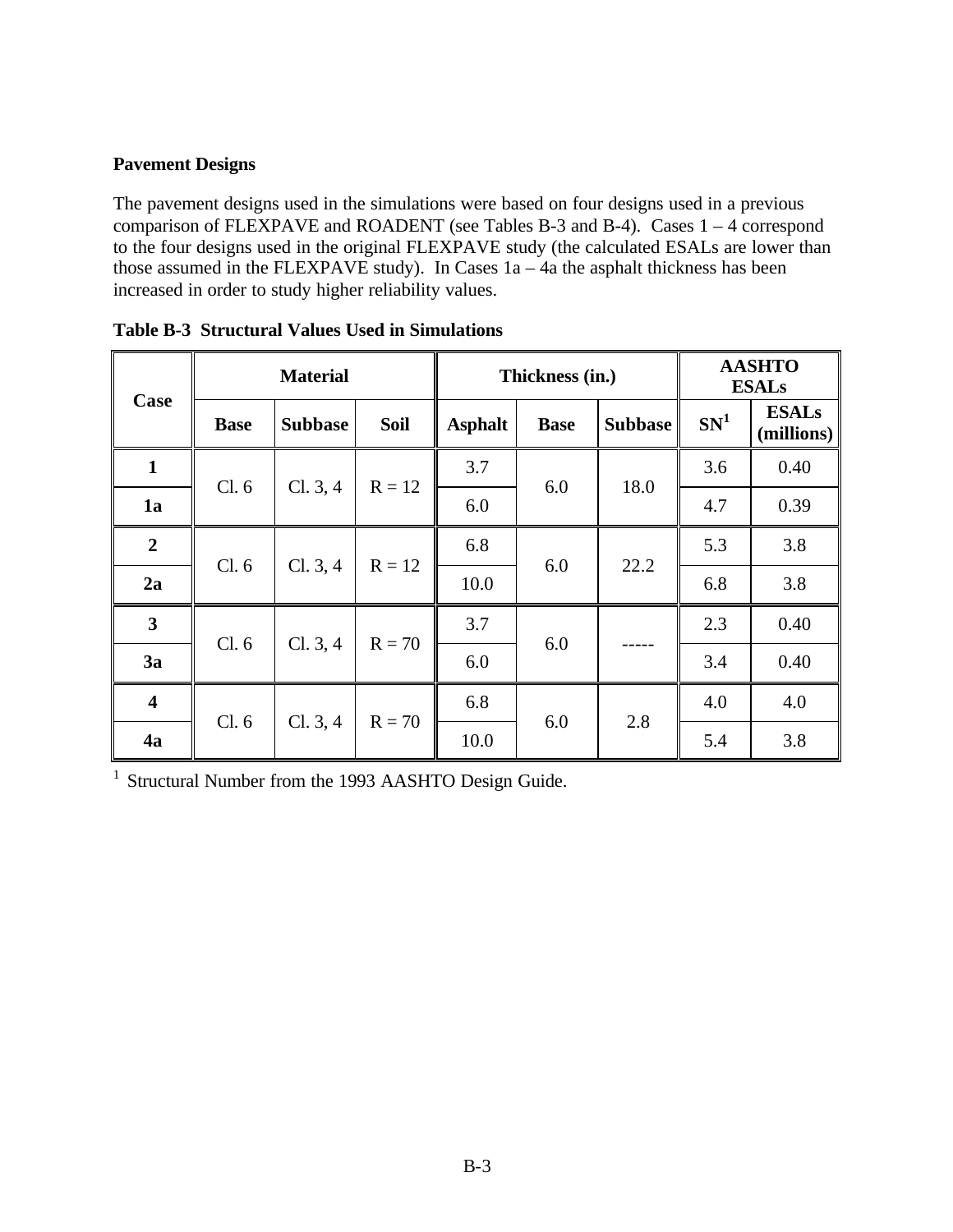|               | <b>Modulus</b> (psi)                    |                          |                                |                           |                           |  |  |  |
|---------------|-----------------------------------------|--------------------------|--------------------------------|---------------------------|---------------------------|--|--|--|
| <b>Season</b> | <b>Asphalt</b><br>Concrete <sup>2</sup> | <b>Base</b><br>(Class 6) | <b>Subbase</b><br>(Class 3, 4) | <b>Soil</b><br>$(R = 12)$ | <b>Soil</b><br>$(R = 70)$ |  |  |  |
| Summer        | 290,471                                 | 22,000                   | 15,000                         | 10,000                    | 18,000                    |  |  |  |
| Fall          | 987,278                                 | 25,000                   | 17,000                         | 12,000                    | 18,000                    |  |  |  |
| Winter        | 1,513,888                               | 40,000                   | 40,000                         | 40,000                    | 40,000                    |  |  |  |
| <b>Spring</b> | 987,278                                 | 15,000                   | 10,000                         | 6,000                     | 18,000                    |  |  |  |

**Table B-4 Seasonal Modulus Values**

 $2^2$  Calculated based on mean pavement temperature:

$$
E_{AC} = Q_1 \times e^{\frac{(T + Q_2)^2}{Q_3}}
$$
 (B-1)

Where:

 $E_{AC}$  = Asphalt concrete modulus (MPa)  $T =$ Mean pavement temperature ( $^{\circ}$ C) *Q*1 = 16693.4  $Q_2 = 26.2$  $Q_3 = -1459.7$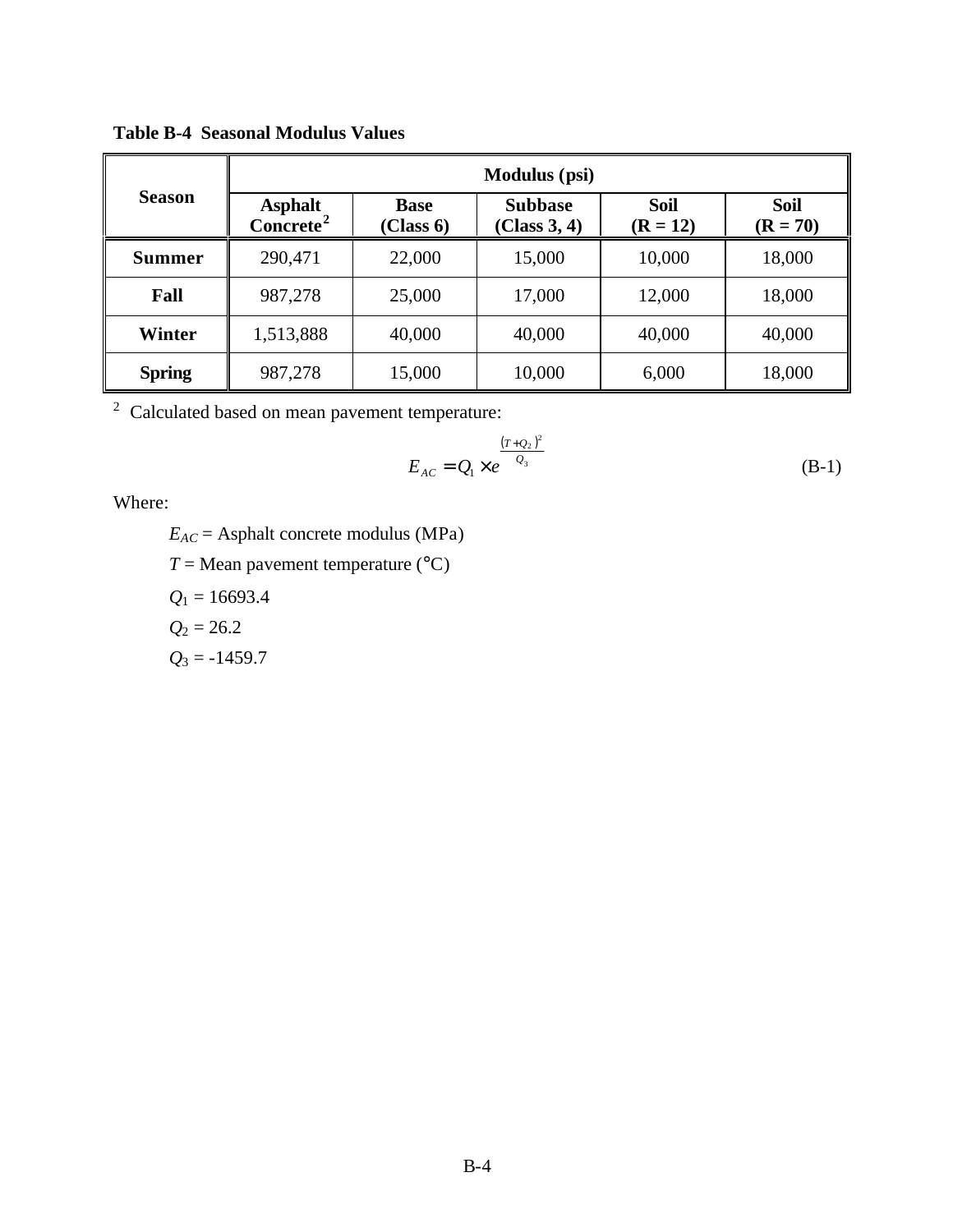**Appendix C**

**Flow Charts for the Allowed Repetitions**

**and Damage Factor Reliability Methods**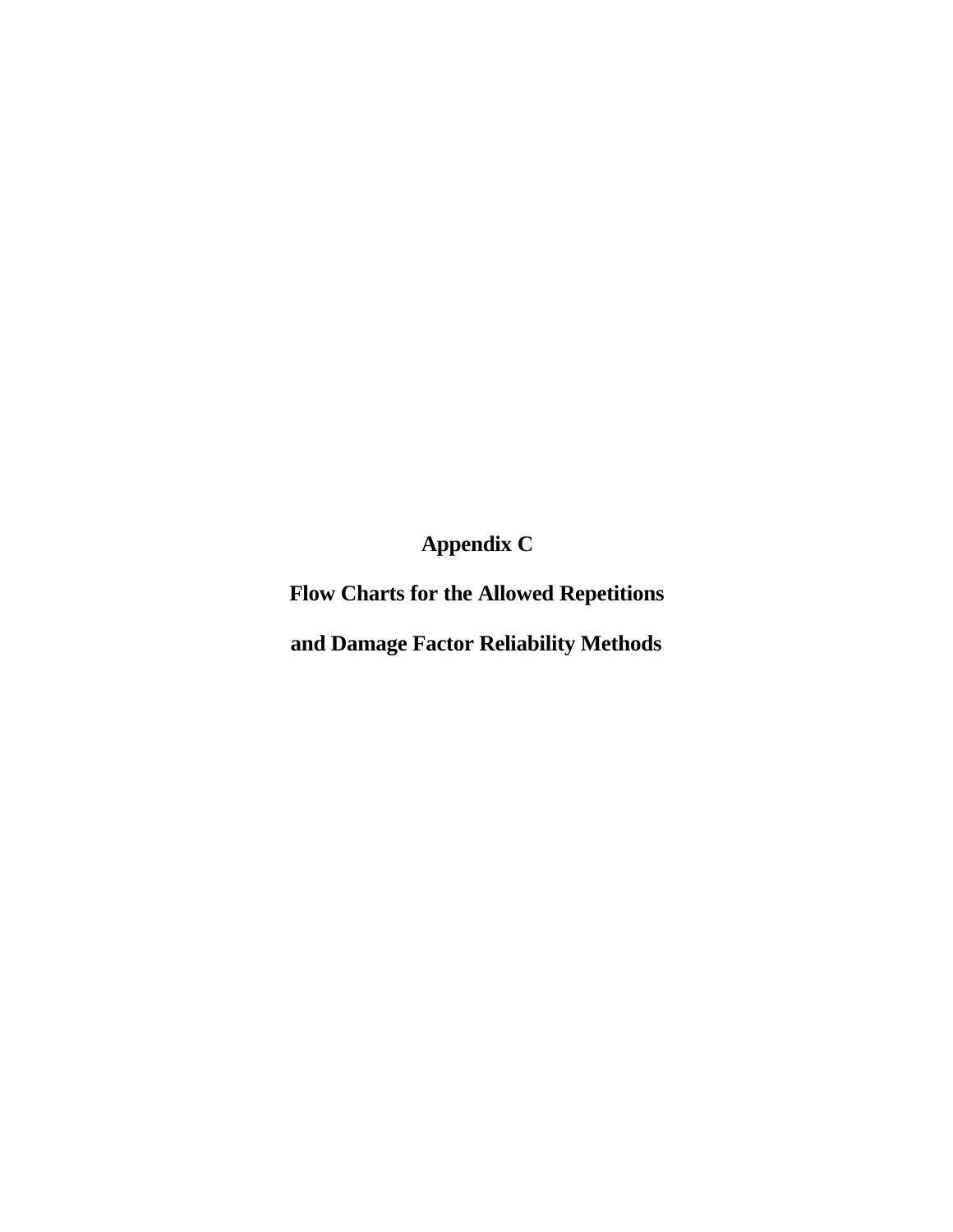

**Figure C-1 Flow Chart for the Allowed Repetitions Reliability Method**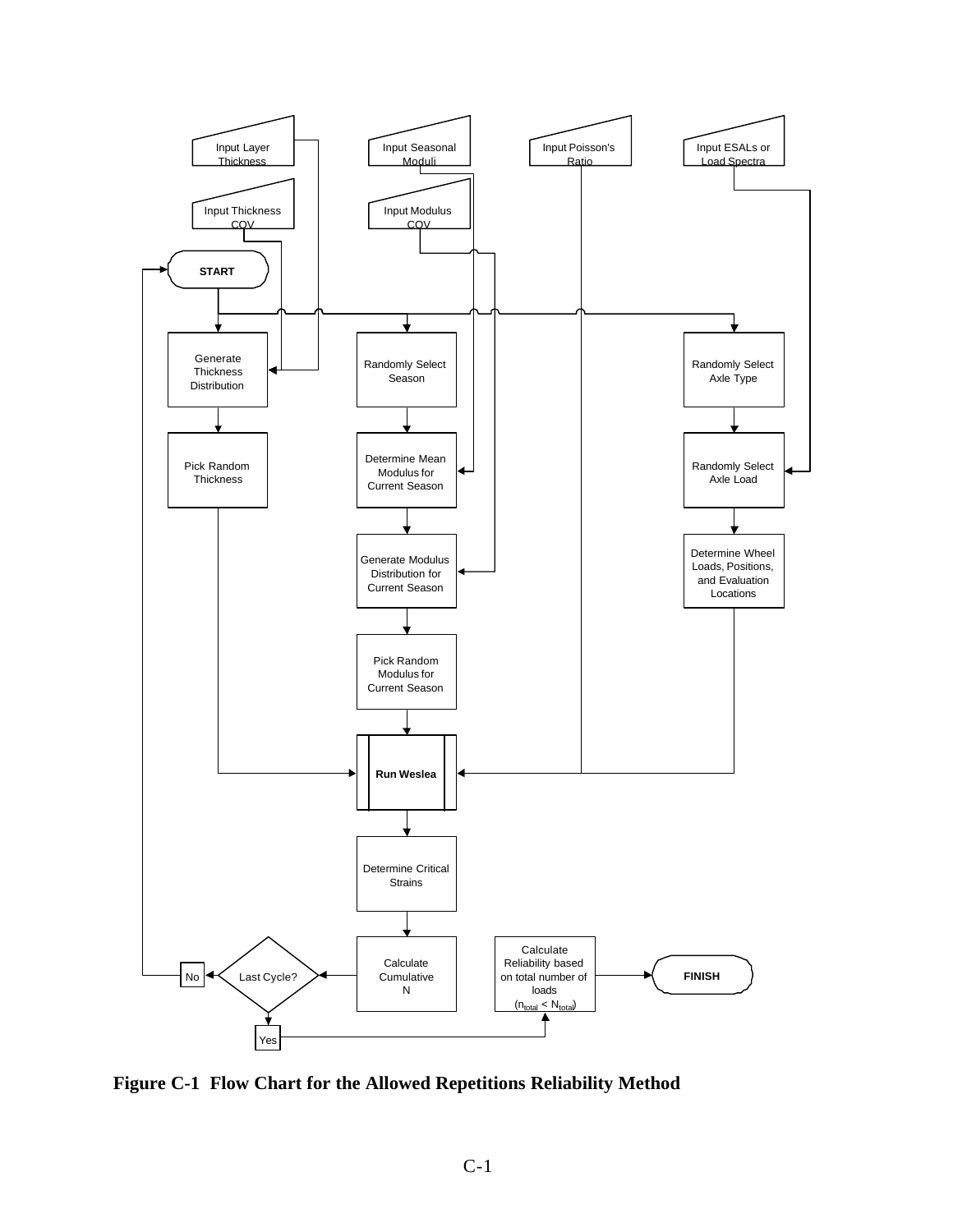

**Figure C-2 Flow Chart for the Damage Factor Reliability Method**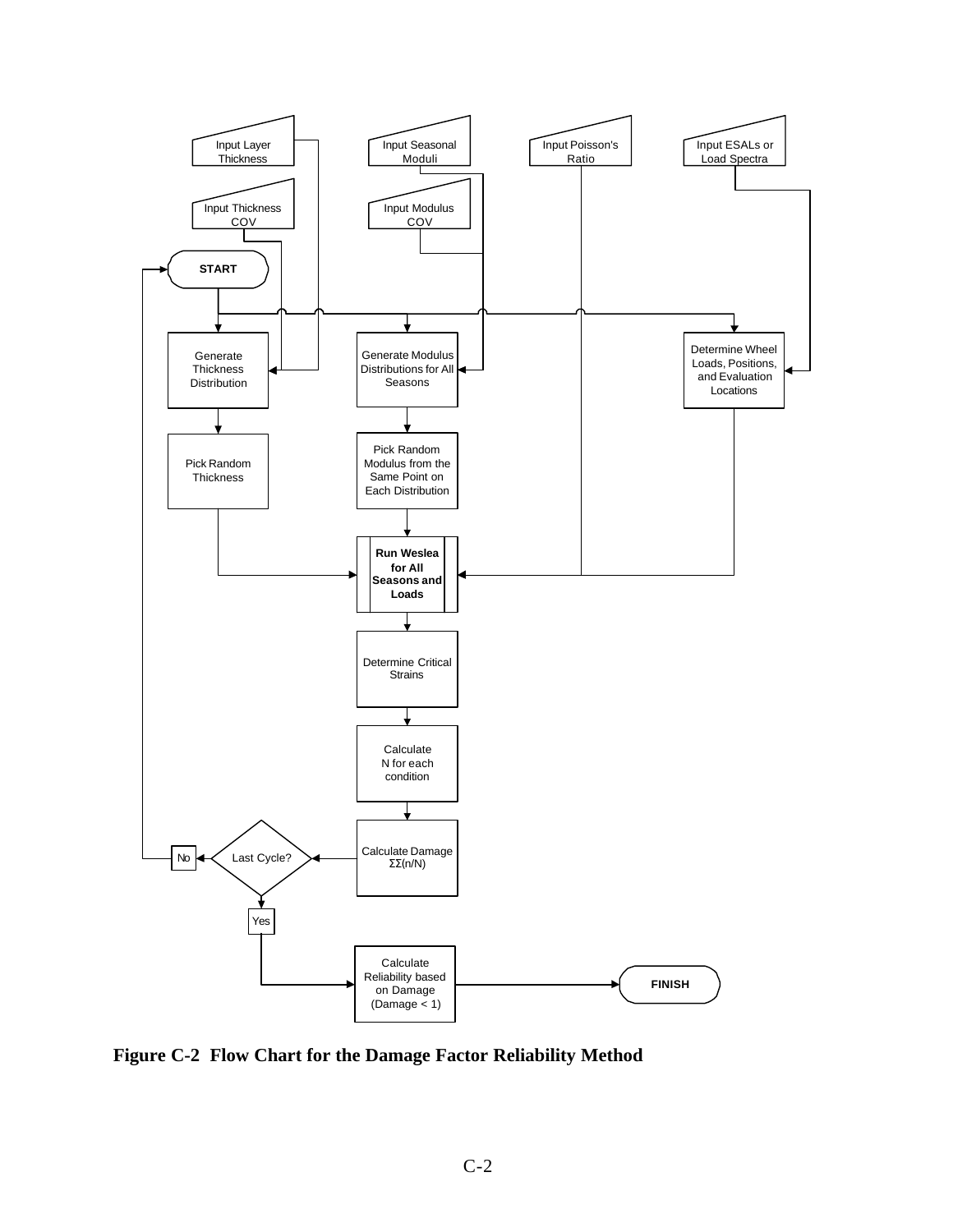**Appendix D**

**Complete Output**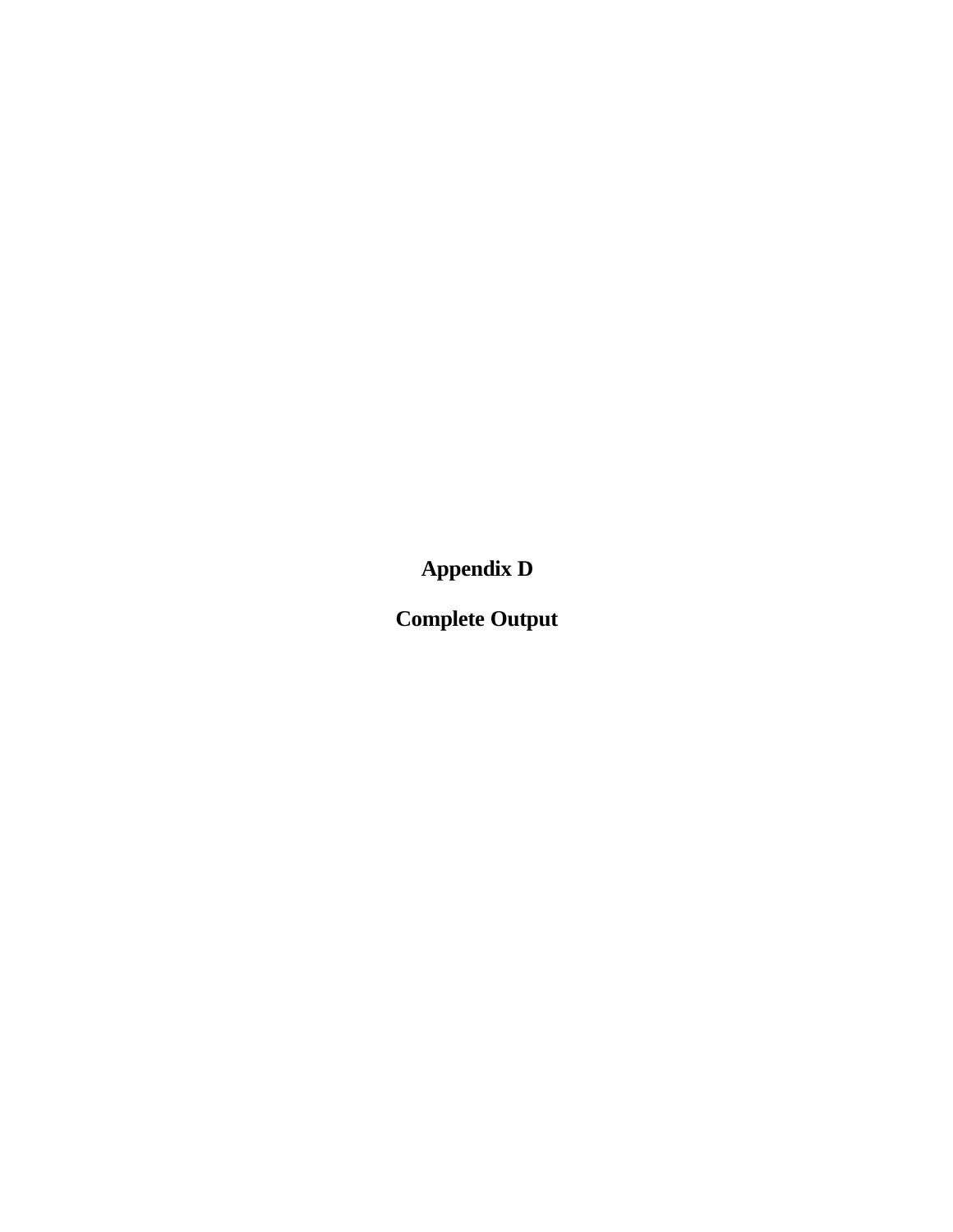

**Rutting Reliability Case 1 (3.7" AC)**

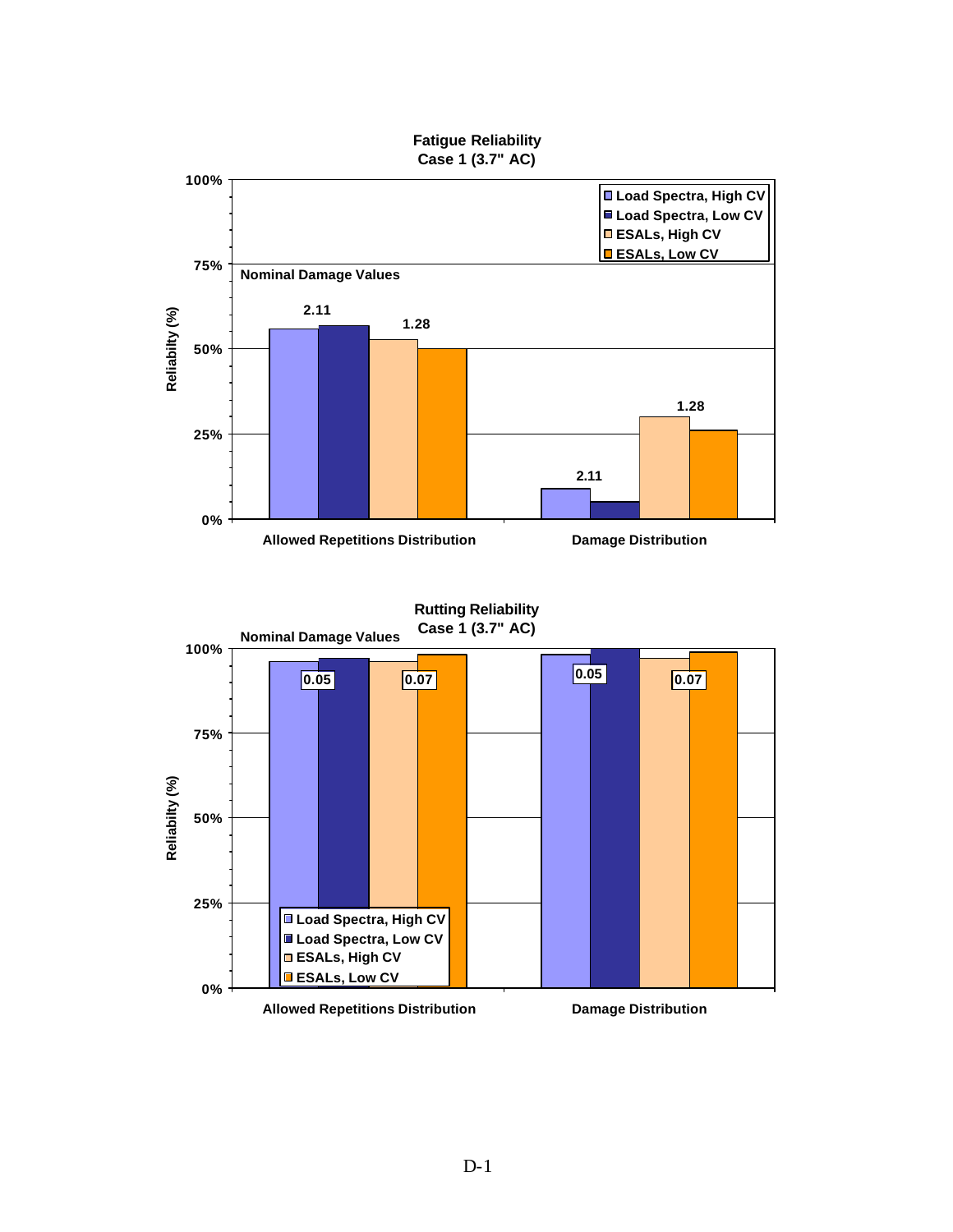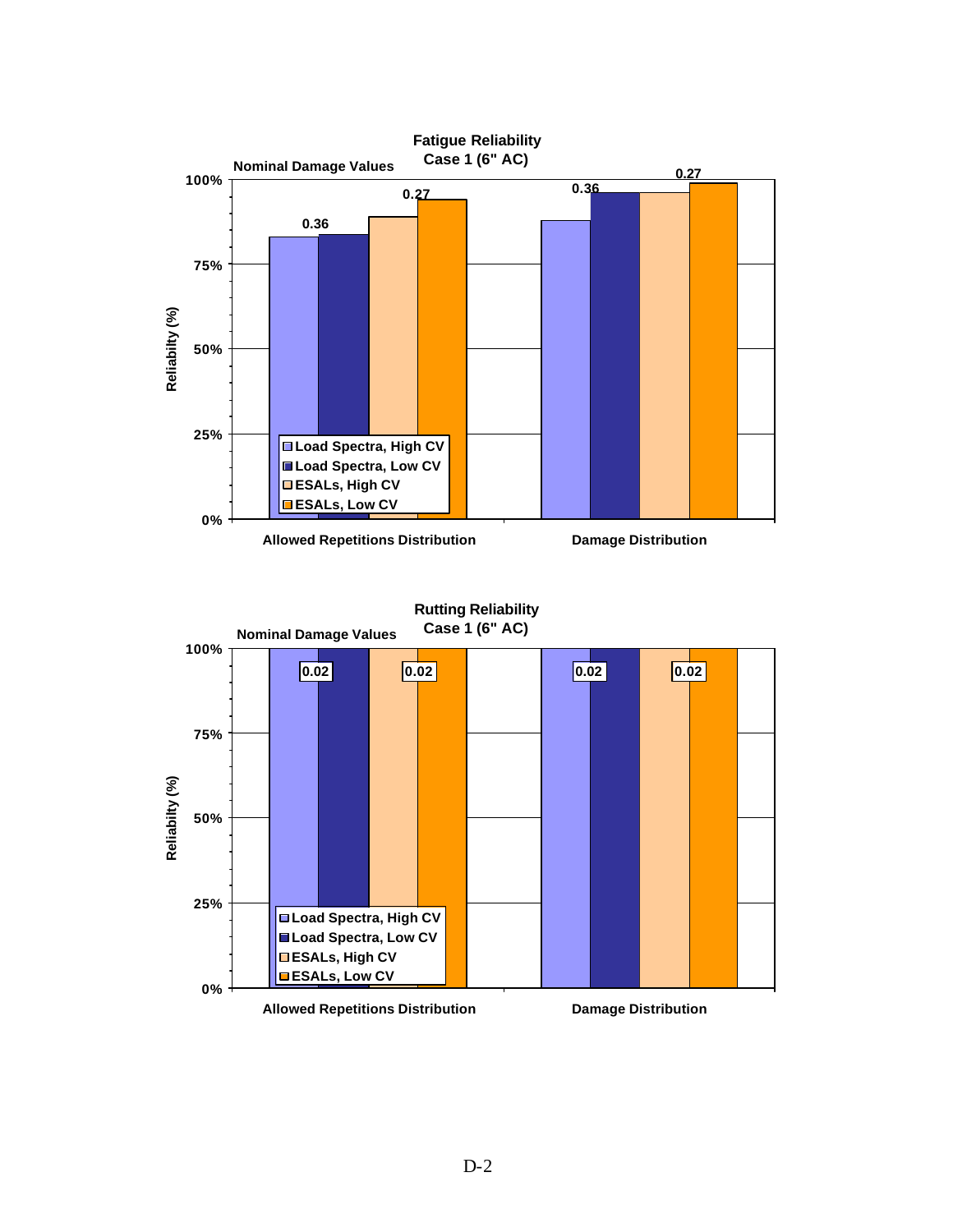

**Rutting Reliability Case 2 (6.8" AC)**

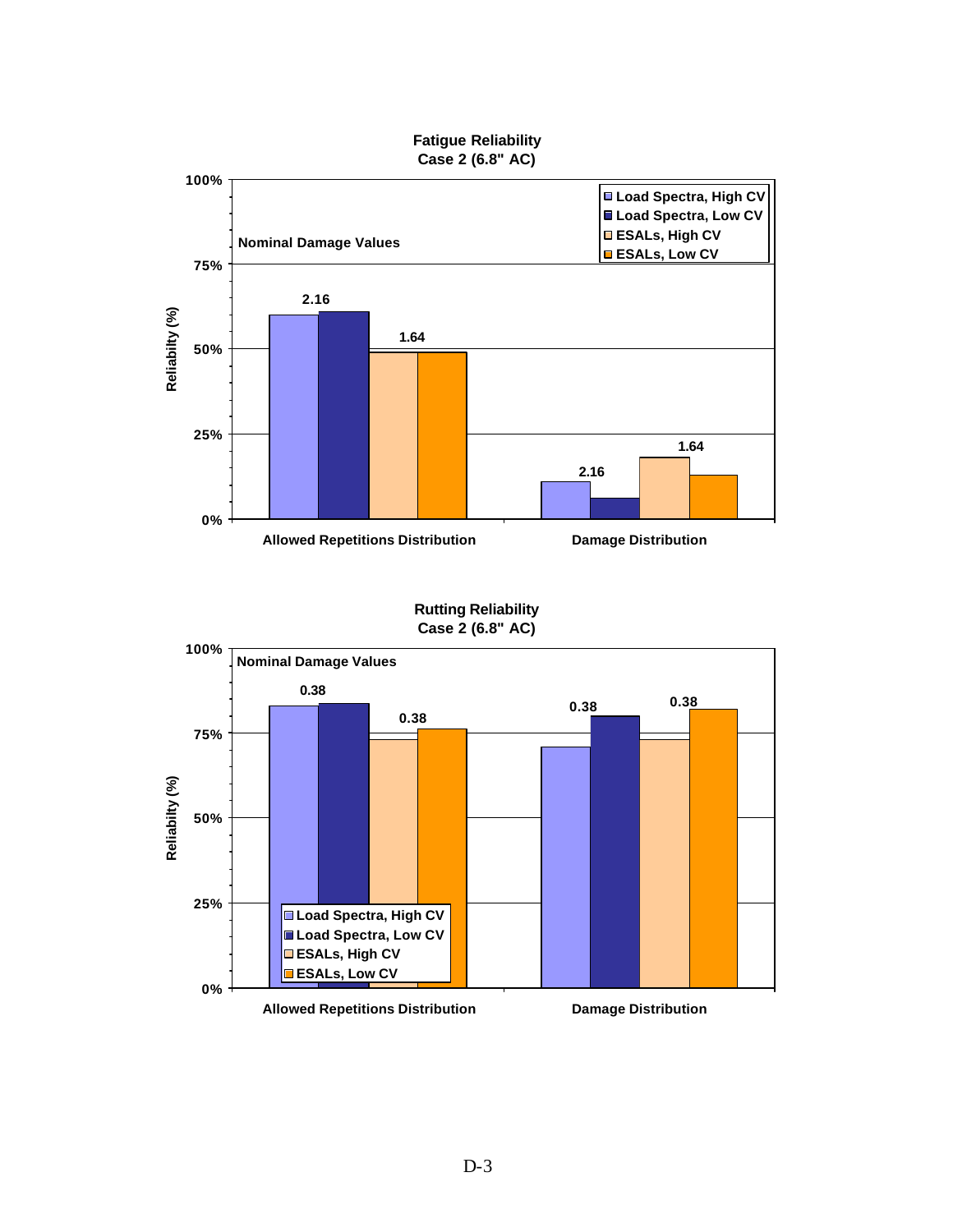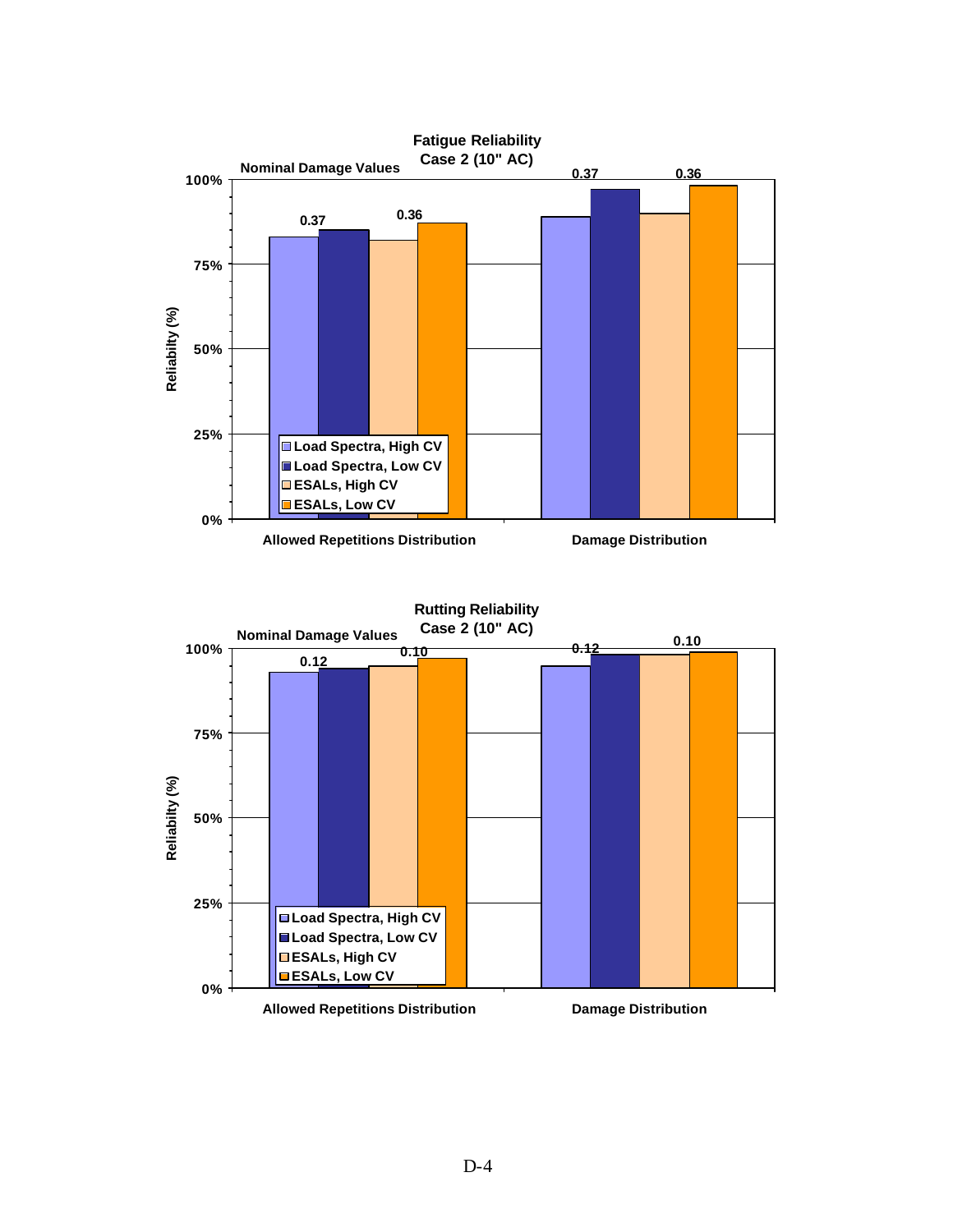



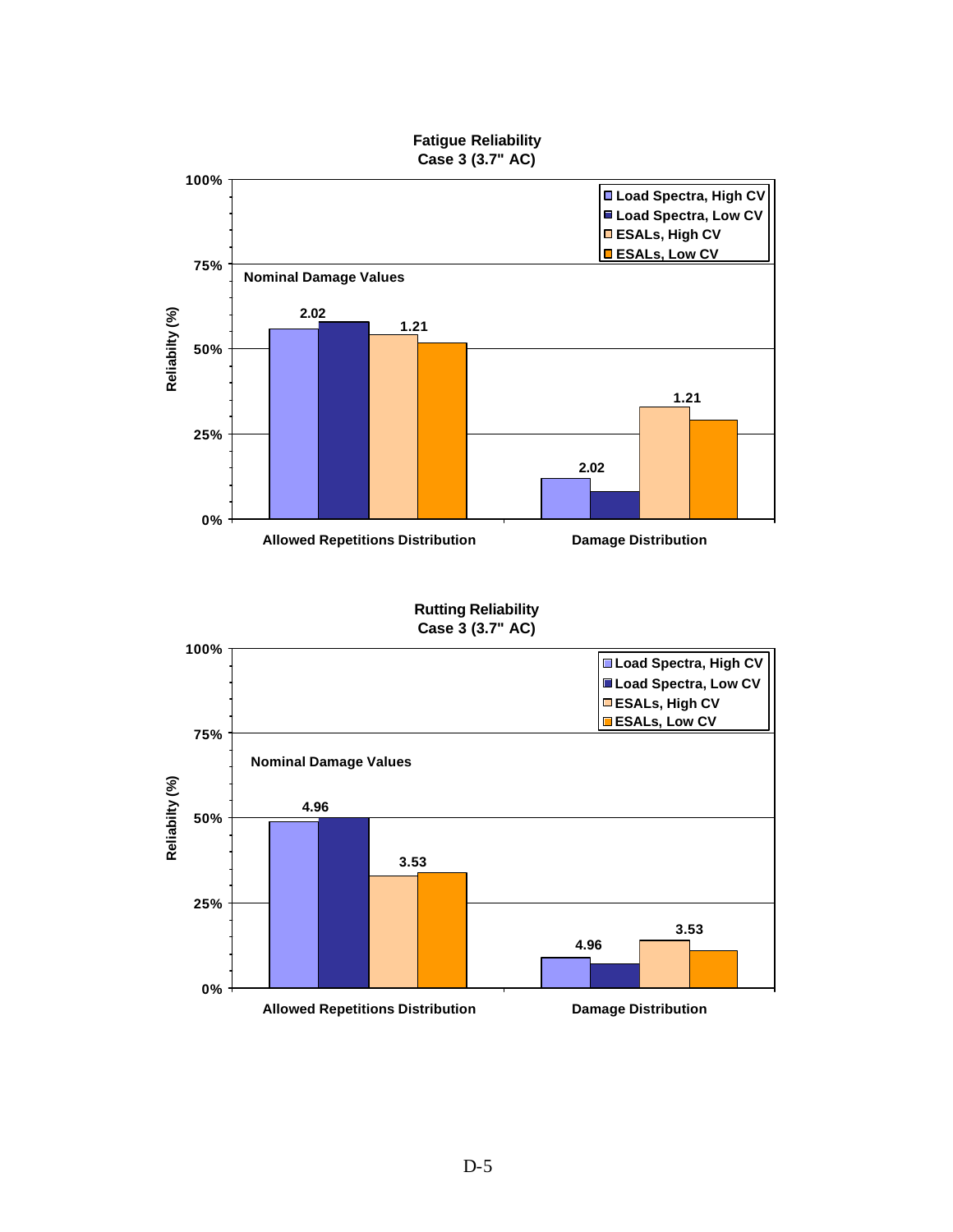

**Rutting Reliability Case 3 (6" AC)**

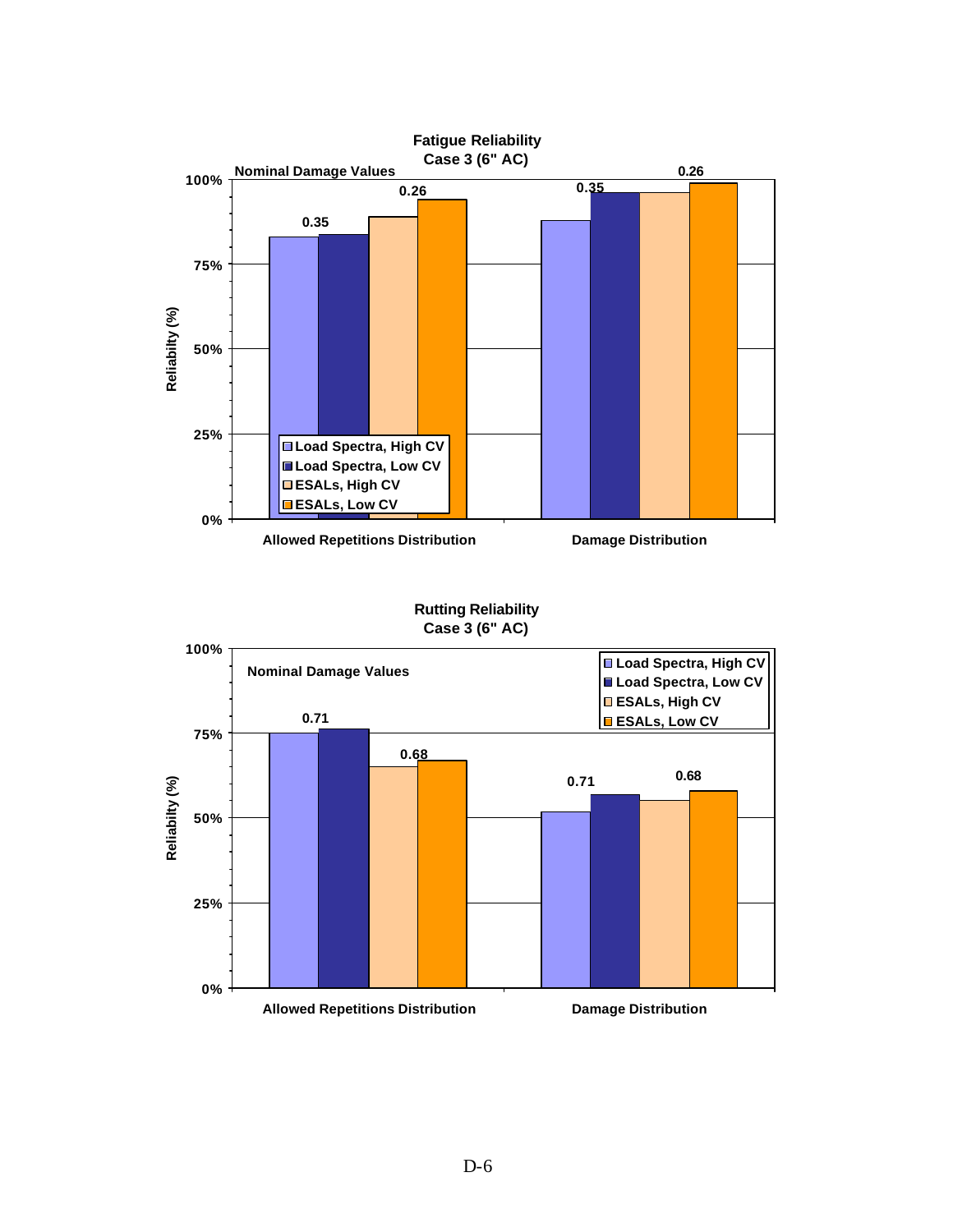

#### **Rutting Reliability Case 4 (6.8" AC)**